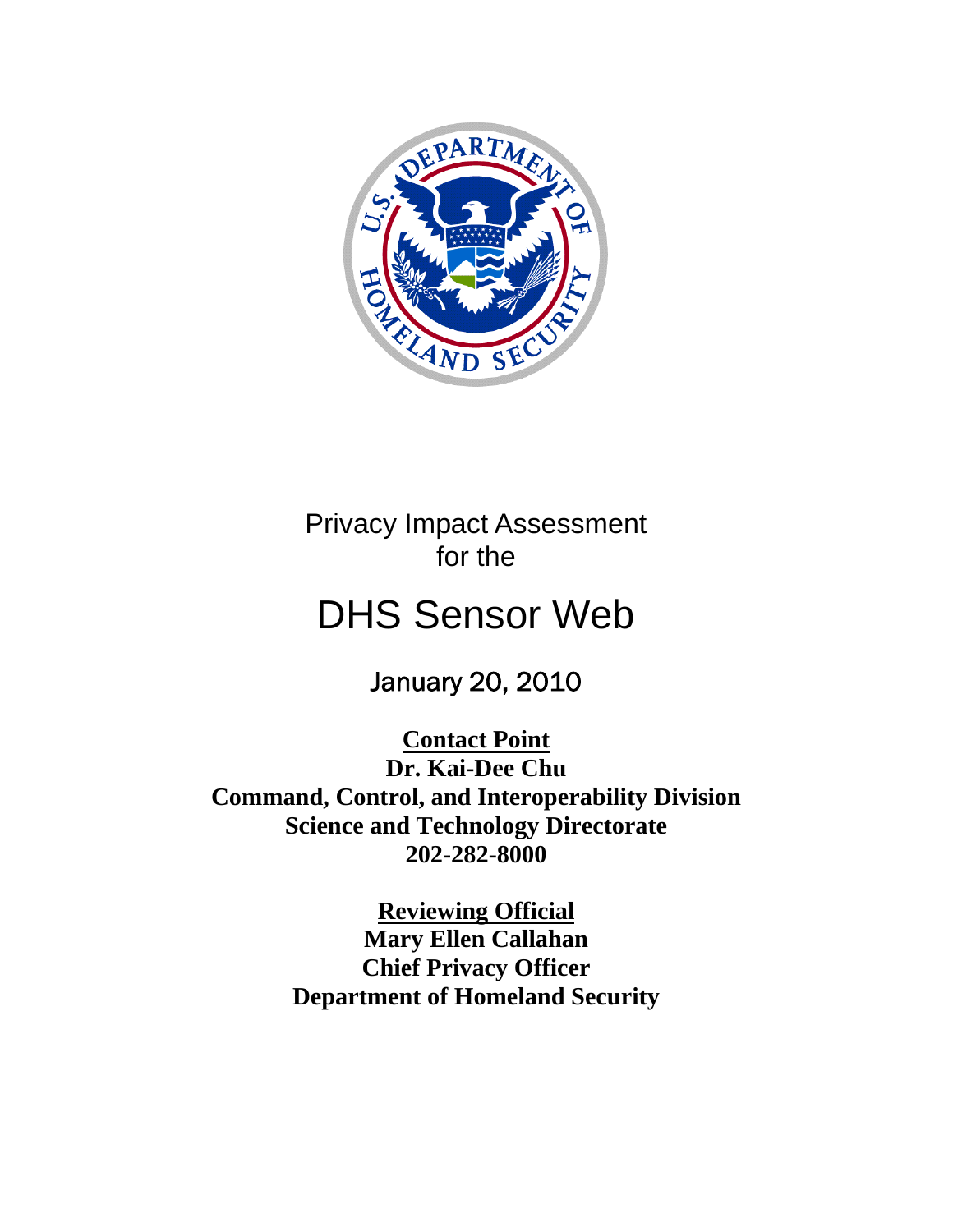

### **Abstract**

The Sensor Web project is a research and development effort funded by DHS Science and Technology Directorate (S&T) Office of Small Business Innovation Research (SBIR) that seeks to develop and test the effectiveness of a smart sensor system for potential law enforcement and first responder applications. The technologies being tested—video recording technology and analytic tools to interpret and process that video—are technologies that potentially impact the privacy of individuals, both during the tests and in future live settings. This PIA contemplates the immediate privacy impacts of conducting the tests as well as the more general privacy impacts of the technology itself.

### **Overview**

DHS S&T SBIR Office is funding two research performers through a contract to conduct research, development, testing and evaluation activities on their respective Sensor Web systems. The Sensor Web project will develop and test an end-to-end smart sensor system prototype to test integrating data from video imaging inputs into a network and distinguishing target items from the rest of the video imaging inputs for law enforcement or first responder applications. This technology is being tested because image capture may be applicable to a variety of law enforcement applications such as anomaly detection (e.g.; a left bag or target intrusion). The technologies tested—video recording technology and analytic tools to interpret and process that video—are technologies that potentially impact the privacy of individuals, both during the tests and in future live settings. This PIA contemplates the immediate privacy impacts of conducting the tests as well as the more general privacy impacts of the technology itself.

Title 3 of the Homeland Security Act assigns S&T the responsibility for conducting research in support of the Department's mission. Under Subchapter 3 §182, "the Secretary, acting through the Under Secretary for Science and Technology, shall have the responsibility for conducting basic and applied research, development, demonstration, testing, and evaluation activities that are relevant to any or all elements of the Department." To meet this statutory mandate, S&T must explore a wide variety of cutting-edge technologies, many of which impact privacy due to the very nature of the technology itself. In conducting this PIA, therefore, S&T is not conducting an analysis of the privacy risks undertaken to meet its legislated mandate. Rather, this PIA is intended to address the privacy impacts of conducting the Sensor Web test given that a test of this type is authorized and necessary.

#### *Previous Development: Phase I and Preparation for Phase II*

This project is structured into two phases. Phase I, which has concluded, consisted of the design and refining of the Sensor Web system hardware, software, and algorithms; primarily the back end of the system. Phase I only focused on the development of the Sensor Web technology; it did not involve the collection of any personally identifiable information (PII). As Phase I has concluded, S&T has selected two research performers and funded contracts with them to perform Phase II testing. The objective of Phase II testing is to evaluate the effectiveness of each performer's respective Sensor Web system in integrating input from the video imaging sensors into a network and distinguishing targets or items of interest from unimportant data in a captured frame.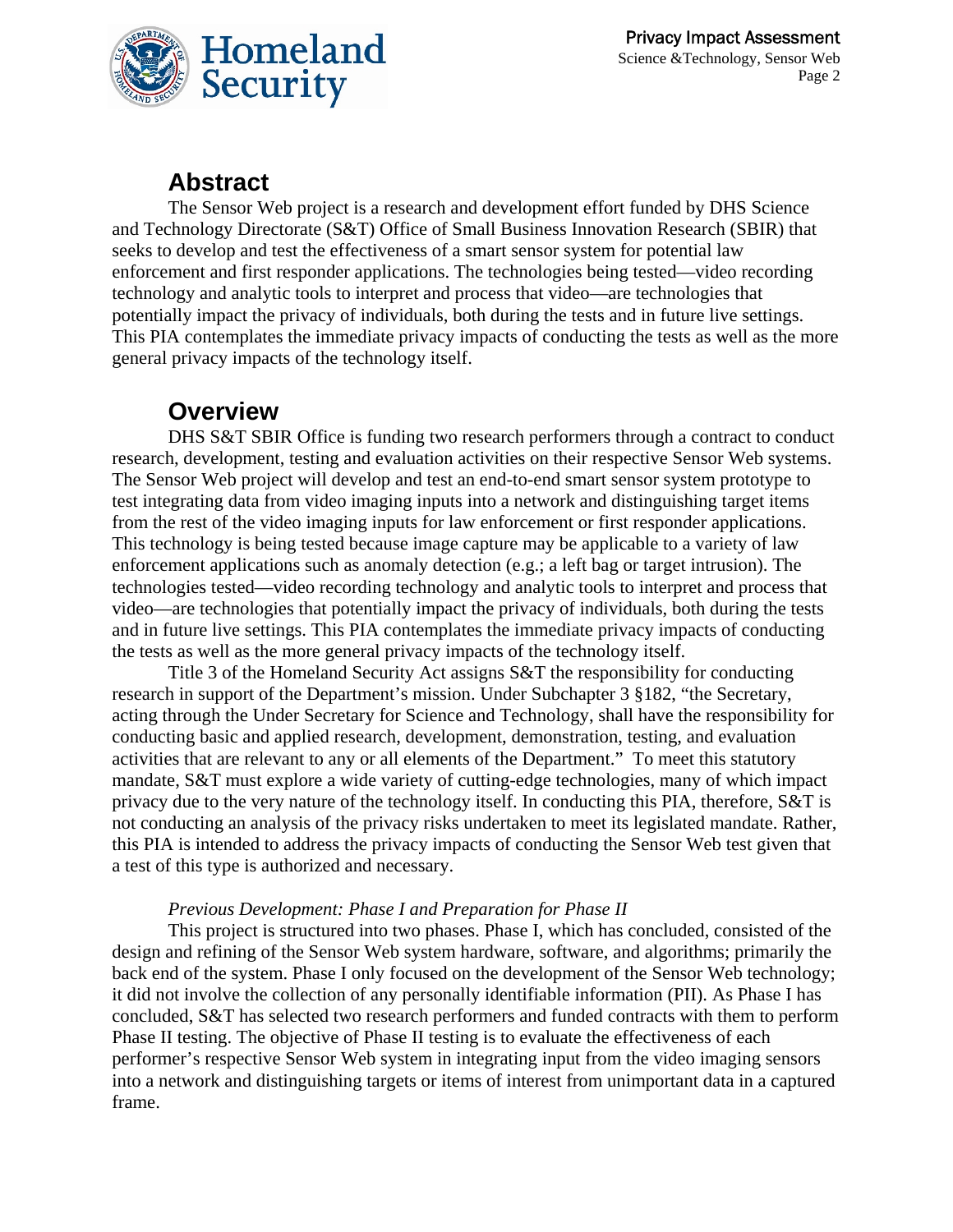

Prior to operational testing, the performers will have conducted extensive laboratory testing of the developed video sensor system. During the testing, the network (to include the sensor systems, server, and back-end system) will employ encryption technologies to protect the wireless transmission of video images.

The project will involve the following participants:

1. S&T, who will provide funding to the performers for the development and testing of the sensor system. S&T will provide technical and programmatic oversight during the testing, but will not have access to or retain any images collected or generated during the field tests. S&T will only receive final reports documenting the effectiveness and evaluations of the systems while observing demos of the Sensor Web technology.

2. The contracted Phase I/Phase II performers, who will develop the Sensor Web system and conduct tests in an operational setting using volunteer research participants from their internal testing and evaluation team. The performers will also provide onsite technical and logistical support.

#### *Current Development: Phase II*

The two Phase II performers will conduct the testing activities in an operational setting using internal employees (members of the performer testing and evaluation team) as research volunteers. It is anticipated that testing will occur within the performers' offices, at airports, and possibly border crossings. Testing activities will involve capturing live streaming video and images of research volunteers using the imaging sensors. The research will focus on the height or outline of a person (performers will develop video imaging sensors to distinguish between persons and vehicles), distinguishing characteristic of an item of clothing (such as the color or specific pattern of a shirt), or items deliberately placed by research volunteers. The sensors will capture video data and push everything to a dedicated server where the majority of the analysis will occur. Any anomalies (such as left bags or attempted unauthorized access by volunteers) will be indentified by the server system algorithms and will be pushed to the user interface as a warning to bring user attention to the possible issue. The user will not receive all captured information, just that which has been identified by the server system algorithm as an anomaly. Performers will delete all data collected within 24 hours after the conclusion of each testing period. Both of the performers will follow a similar project plan in order to deliver the end-state technology or deliverables requested by DHS S&T and S&T customers; however each will have unique project aspects and utilize internal development capabilities to reach the overall project goal.

By testing the effectiveness of the developed system, performers can determine the utility of the technology to first responders and law enforcement officers in real-world situations, such as locating occupants in a burning building. The intended benefits of a Sensor Web system will be providing the potential law enforcement and first responder users with technological capabilities to better process video imaging input to detect targeted items/intruders, enable more access to a multitude of information during emergency situations, and increase situational awareness – all of which are critical for the law enforcement and first responder community, especially when situations require quick decision-making.

*Post-Transition of Technology to End User*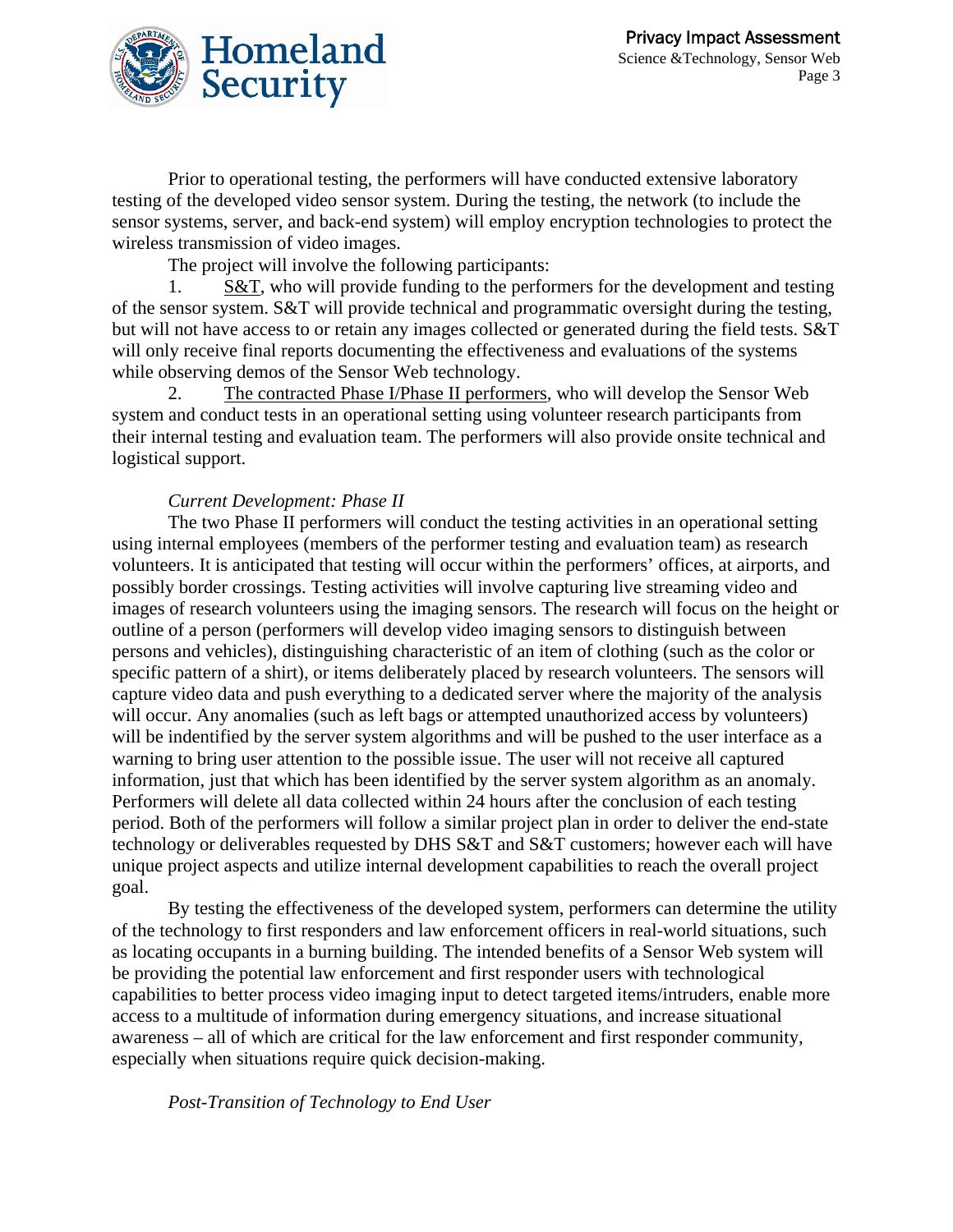

Ultimately, S&T envisions the system integrating multiple sensor inputs (e.g., chemical, biological, nuclear, environmental) into the network to form a sensor web for the system to process data individually and collectively, which will provide a wealth of knowledge critical for situational awareness for first responders or other end users. The type of sensors integrated into the system is dependent on the needs of the end user and inclusion of any such sensors beyond the video capture sensors tested during Phase II of this project would occur after transition. For example, some end users may only integrate the video imaging sensors into the system, while others may integrate chemical and biological sensors into the system. S&T would update this PIA prior to the inclusion of any additional types of sensors into the test or live environments.

This PIA covers only S&T's research and development process for the Sensor Web system. Should the S&T customer acquire the technology being tested, the customers would be responsible for conducting a separate PIA to cover operational uses.

### **Section 1.0 The System and the Information Collected and Stored Within the System**

*The following questions are intended to define the scope of the information collected, as well as the reasons for its collection as part of the program being developed.* 

### **1.1 What information is to be collected?**

*(Please check the following if applicable)*  The System's Technology Enables It to Record:  $\boxtimes$  Video Static Range: 60-65 ft or 16-bit Zoom Range: 35-40 ft or 1-5x  $\boxtimes$  Tracking  $\boxtimes$  Automatic (for example, triggered by certain movements, indicators) Manual (controlled by a human operator) Sound Frequency Range:

The System Typically Records:

 $\boxtimes$  Passersby on public streets.

 This project will involve capturing research volunteer images via image sensors deployed to simulate real world applications. Performers will make every effort to confine the captured images to volunteers from their internal testing and evaluation team. However, it is possible that incidental images of passersby could be inadvertently captured in the background of the images of volunteers during the testing.

 Performers will not use any incidental images captured during testing activities as part of testing data. One performer's envisioned system has the capability to "wipe out" unimportant background images, and focus on a specific target item. While the performer will begin the development of the "wipe out" capability in Phase I, the performer will conduct the tests of this capability in Phase II. The performer will aim to include the "wipe out" capability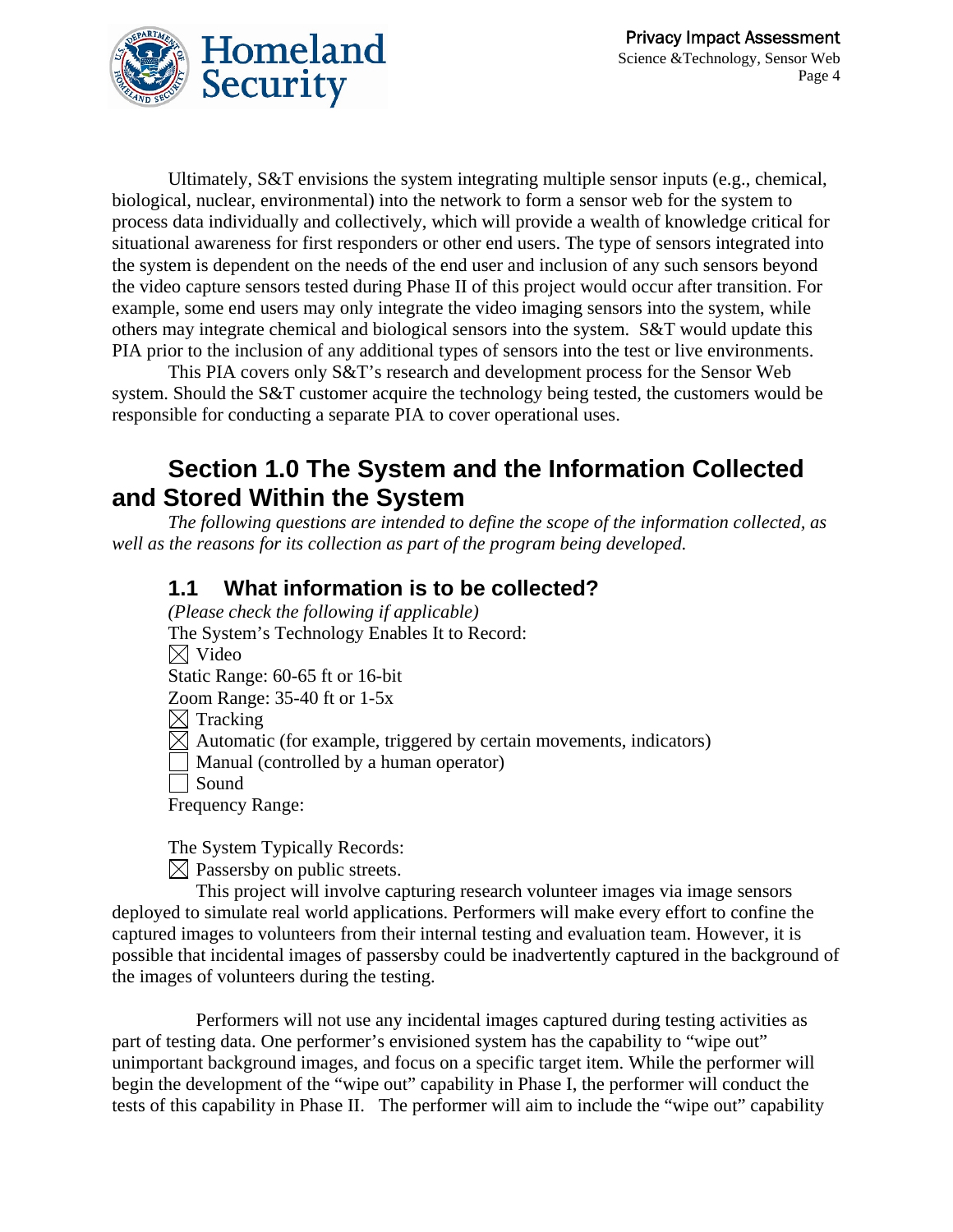

into the technology by the conclusion of Phase II. The other performer has not yet indicated that its system will contain this "wipe out" capability.

 In most cases, the performer will only see the cleaned images containing only the images of items of interest during the tests. Additionally, the user will never have complete access to unfiltered streaming images. The images sent to the user will instead be defined by the server system as those that require user attention (such as unauthorized access or an unattended object). DHS S&T will not have access to or retain any images, whether of volunteers or unintended bystanders, during or following the conclusion of the testing period.

 Textual information (such as license plate numbers, street and business names, or text written on recorded persons' belongings).

 $\Box$  Images not ordinarily available to a police officer on the street:

Inside commercial buildings, private homes, etc.

Above the ground floor of buildings, private homes, etc.

*One or more screenshots of a typical recording may be a helpful item to include in an appendix.* 

### **1.2 From whom is the information collected?**

General public in the monitored areas.<br>  $\boxtimes$  Targeted populations, areas, or activities

Targeted populations, areas, or activities (please describe).

Performers will capture images of volunteers participating in the testing activities. However, performers may inadvertently capture incidental images of passersby in the background.

 $\boxtimes$  Training included directives for program officials to focus on particular people, activities, or places (please describe). Performers will be instructed to take all possible measures to minimize image capture of individuals not involved in the project. Performers will make every effort to confine the captured images to volunteers from their internal testing and evaluation team. This includes making every effort to only capture images only of research volunteers working directly on the testing activities.

#### **1.2.1 Describe any training or guidance given to program officials that directs them to focus on particular people, activities, or places.**

Under the instructions of program officials, performers in this project will attempt to capture only images of research volunteers and make every effort to avoid capturing images of passersby.

### **1.3 Why is the information being collected?**

Crime prevention

To aid in criminal prosecution

For traffic-control purposes

Terrorism investigation

- Terrorism prevention
- Other (please specify)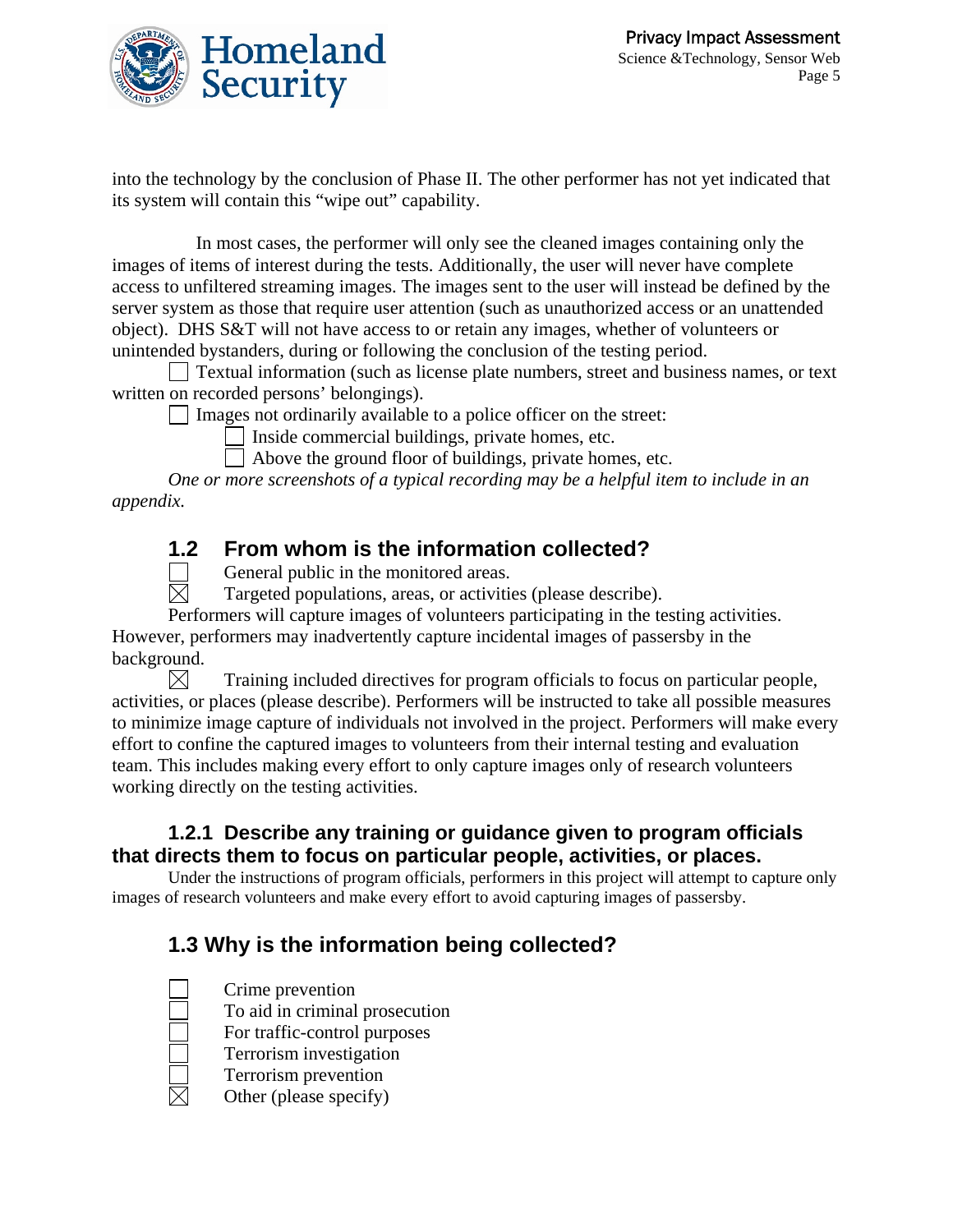

The purpose of this project is to conduct testing and evaluation activities on the Sensor Web system to determine its effectiveness in integrating data from video imaging inputs into a network and distinguishing target items from the rest of the video imaging inputs for law enforcement or first responder applications. This type of image capture is applicable to a variety of law enforcement applications such as anomaly detection (e.g. – a left bag or target intrusion). During the Phase II testing period, the focus will be on anomaly detection through video sensors. To test this capability, members of the research team will volunteer to stage scenarios (in front of the video imaging sensors) to determine how effectively it can detect or identify anomalies. For example, research volunteers may deliberately leave behind a bag to determine whether the system will identify it as an anomalous item to the performers at the user interface. During these tests, the performers will strive to only capture images of the volunteers and items that volunteers may incorporate into the test activities (i.e., bags).

Integration of other sensors will be undertaken by future customers after transition. Performers will store all images captured during the testing activities on their own respective, dedicated servers, and for the purposes of the testing period, performers will delete all information on their servers within 24 hours following the conclusion of each testing period.

#### **1.3.1 Policy Rationale**

 $\boxtimes$  A statement of why surveillance cameras are necessary to the program and to the governmental entity's mission.

 S&T's mission is to conduct basic and applied research, develop, demonstration, testing, and evaluation activities to support all elements of DHS. The Sensor Web project is a research, development, testing and evaluation effort to support DHS's mission of keeping terrorists and their weapons out of the U.S. and securing and facilitating trade and travel. The tests will aid DHS component customers, law enforcement, and first responders in determining whether to acquire the system and how best to utilize the system. The greatest benefit of the system is the ability to integrate information from multiple sensors in various locations into one sensor web and distinguish target items in a captured to provide users with better detection capabilities, increased situational awareness, and greater access to information during emergency situations. Additionally, the system reduces the burden of surveillance on the part of the end-user by targeting anomalies to direct user attention.

 Crime prevention rationale: (for example, crimes in-progress may only be prevented if the cameras are monitored in real-time. Or, a clearly visible camera alerting the public that they are monitored may deter criminal activity, at least in the monitored area.)

 Crime investigation rationale: (for example, a hidden camera may be investigative but not preventative, providing after-the-fact subpoenable records of persons and locations.)

 Terrorism rationale: (for example, video footage is collected to compare to terrorist watch lists.)

#### **1.3.1.1 Detail why the particular cameras, their specific placement, the exact monitoring system and its technological features are necessary to advance the governmental entity's mission. For example, describe how**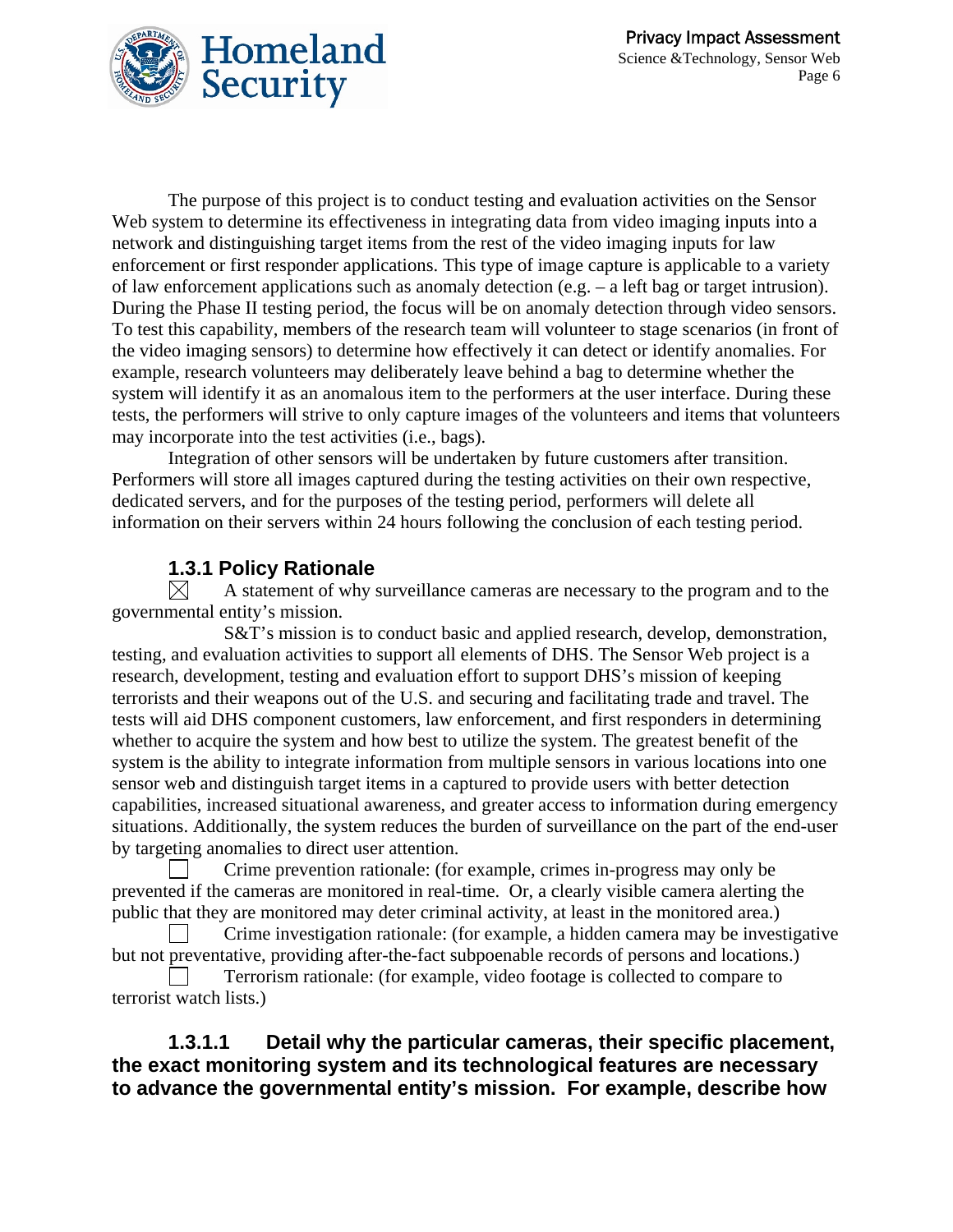

#### **low-light technology was selected to combat crime at night. It is not sufficient to merely state the general purpose of the system.**

The intended benefits of the overall Sensor Web system will be providing the potential users with technological capabilities to better analyze video imaging sensor input to detect targeted items/intruders and increase situational awareness – both of which are critical for the law enforcement and first responder community, especially when situations require quick decision-making.

The placement of the video imaging sensors is only for research and development purposes. Researchers will place the video imaging sensors in isolated areas to minimize the incidental image capture of passersby not involved in the project. The eventual end user of the system will determine the operational placement of the video imaging sensors, which will depend on their needs and use of the system.

The capability for robust data integration from video imaging sensors and target recognition may enhance the situational awareness of S&T customers, law enforcement agents and first responders in the field, allowing them to better prepare for emergency situations. By integrating data from the video imaging sensors, the system will be able to develop a comprehensive understanding of an emergency environment and allow law enforcement and first responders to safely perform their duties. During the Phase II tests, the two performers will conduct testing activities on the anomaly detection through video sensors in an operational test setting using internal employees (members of the performer testing and evaluation team) as research volunteers. It is anticipated that testing will occur within the performers' offices, at airports, and possible border crossings. Researchers will deliberately place the sensor systems in isolated areas, where there are fewer passersby, so that they can focus on the research volunteer activities. During the tests, researchers may deliberately place a bag within the view of the video imaging sensor and will determine whether the system can effectively identify the bag as an anomalous object. Other similar tests may be conducted during the project. Performers will also test how effectively the system can determine objects, specifically, distinguish a human from a vehicle. To test this capability, images of the research volunteers may be captured during the testing activities.

#### **1.3.1.2 It would be adequately specific, for example, to state that cameras which are not routinely monitored provide after-the-fact evidence in criminal investigations by providing subpoenable records of persons and locations. Similarly, it would appropriate to state, for example, that video footage is collected to compare to terrorist watch lists and wanted persons lists.**

The Sensor Web system will supplement the work already being done by DHS customer components, law enforcement, and first responders to accomplish their individual missions. Ultimately, the Sensor Web system being developed will increase the situational awareness capabilities of such agencies. The videos will only be utilized during the course of the testing period and performers will delete all information from the server within 24 hours following the conclusion of each testing period.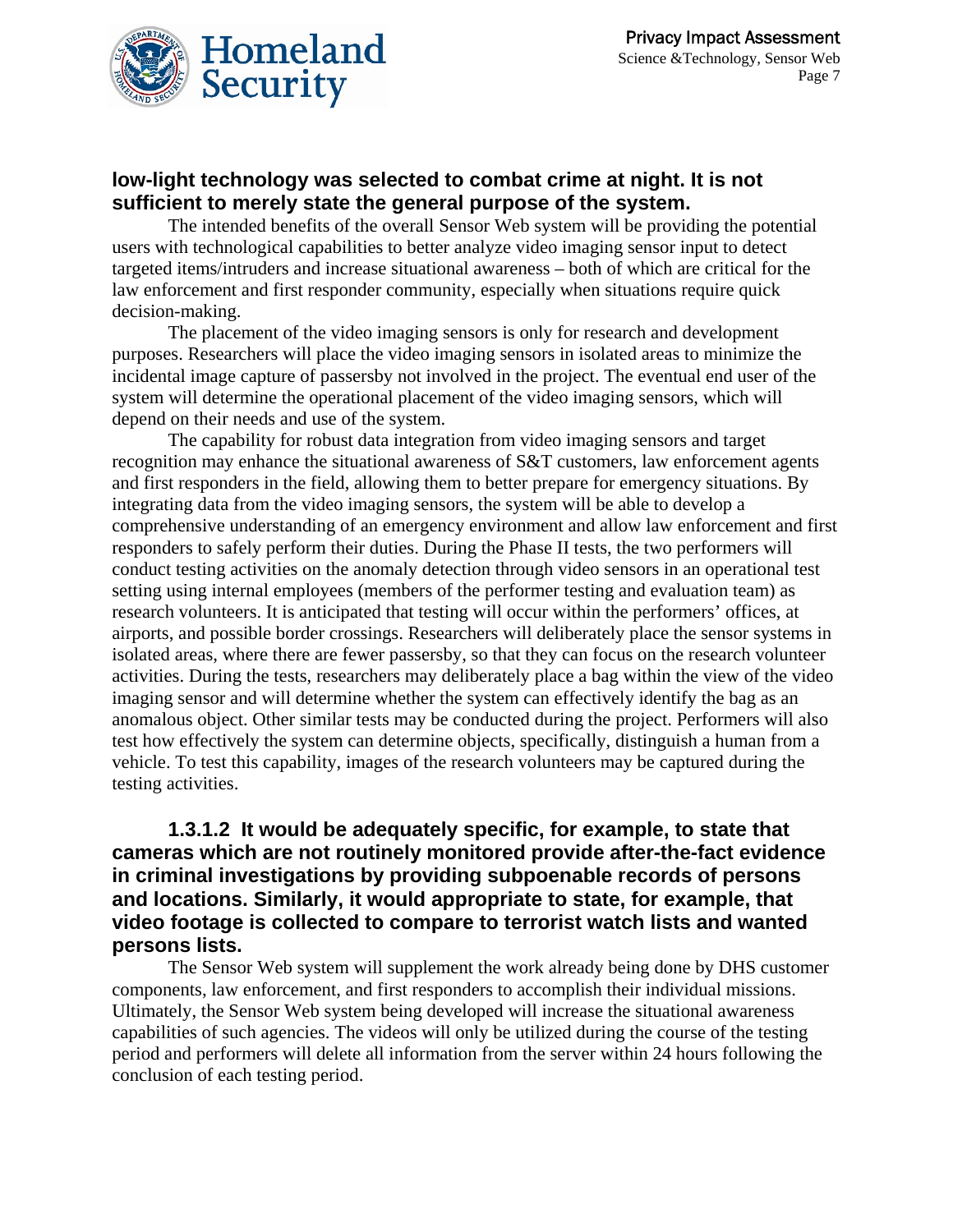

#### **1.3.1.3 How is the surveillance system's performance evaluated? How does the government assess whether the surveillance system is assisting it in achieving stated mission? Are there specific metrics established for evaluation? Is there a specific timeline for evaluation?**

The performers will evaluate the Sensor Web system by determining the accuracy in which the system's algorithms can distinguish target items from the rest of the video images captured. For example, performers will analyze how effectively the system can distinguish a person from a vehicle, or how effectively the system can detect and target a bag, deliberately placed by a research volunteer. The performers will also evaluate how efficiently the system analyzes the input by assuring that the information reaching the user interface is identical to the information requested of the sensors. Using these test results, the performers will compile a final report documenting the results and analyzing its utility for real life application. S&T and S&T customers will receive the final reports.

Situational awareness is essential to the operational missions of DHS components, law enforcement, and first responders. These agencies continue to search for more efficient methods to increase surveillance capabilities. The Sensor Web system, if deployed, will greatly increase the situational awareness capabilities of these agencies. When in use, the system will decrease the burden of surveillance by being appropriate for use in unmanned areas and sending automatic information to end users to follow-up on anomalies captured though the sensors – limiting the time necessary to monitor video feeds.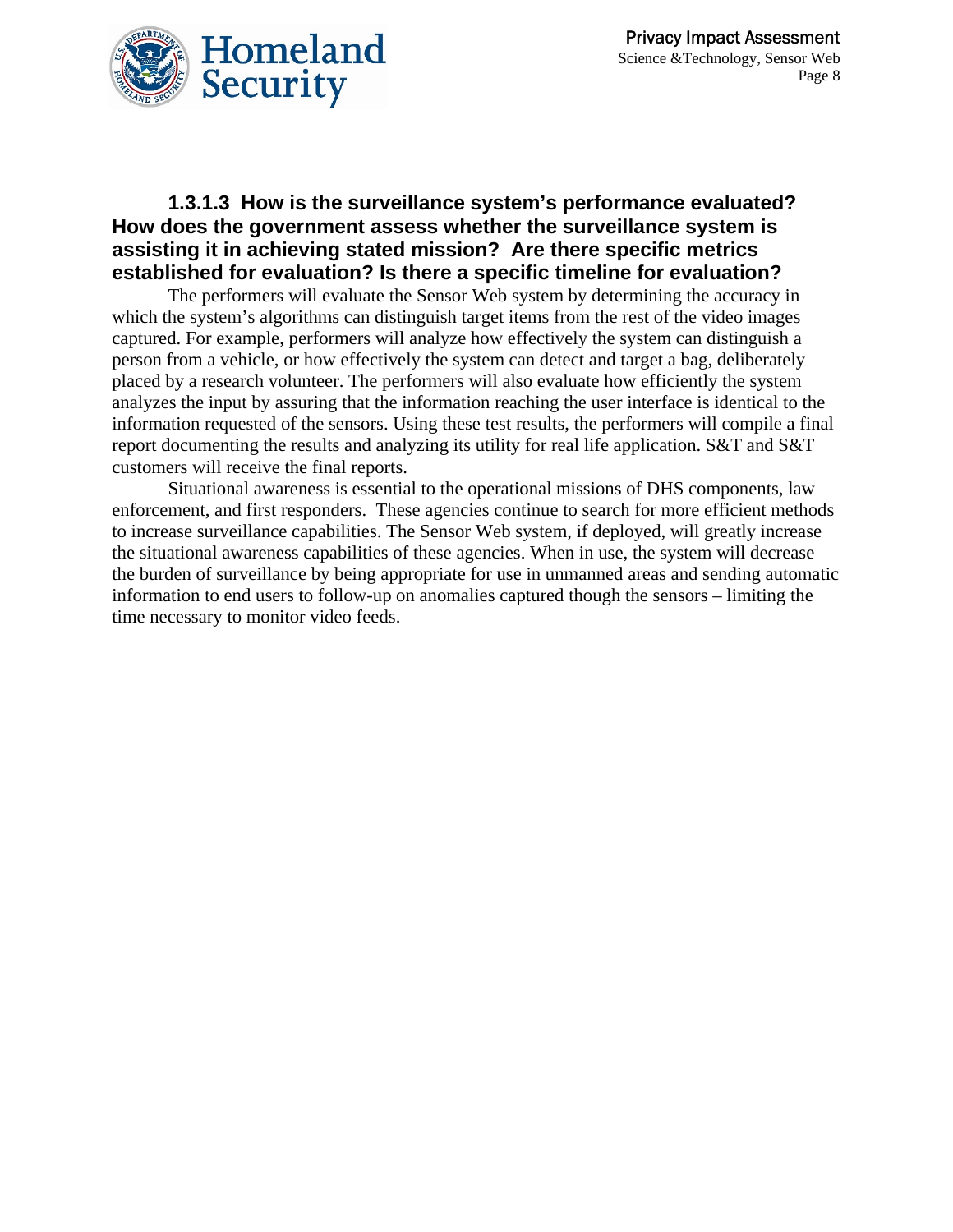

### **1.3.2 Cost Comparison**

*Please describe the cost comparison of the surveillance system to alternative means of addressing the system's purposes.* 

Although there are a number of private companies currently developing sensor technologies, those products have not been developed and tailored to the specific mission needs of DHS component customers, law enforcement and first responders. Additionally, the technologies funded through this effort are more cost-efficient because network infrastructure already exists. Because of the use of the SBIR program, the development for Phases I&II is more cost effective than other private development programs. While the sensors play a major role in the project, the sensor web capability is equally critical for the success of the system. Through the SBIR program, S&T is funding the development of both the video imaging sensors, and the accompanying sensor web systems, rather than developing, acquiring, and/or integrating the two capabilities separately. S&T market research found that current commercial off the shelf (COTS) sensor systems do not cover all the state-of-the-art technologies and network infrastructure that these Sensor Web projects will develop. The effort focuses on the development of a wireless, self-forming sensor network, rather than on the sensors themselves. The self-forming networks would provide a more infallible system, which means in the event that one of the sensors dies or goes off line, the rest of the sensor web network will "reform" without a gap. Additionally, some COTS systems still use proprietary technologies that are difficult to integrate.

#### **1.3.3 Effectiveness**

 $\boxtimes$  Program includes evaluation of systems performance (please describe how performance is evaluated.)

Performers will compile a final report at the conclusion of the testing activities documenting test results and analysis of the system's effectiveness. S&T and the potential DHS component customer will receive and review this final report, and provide a qualitative evaluation of Sensor Web with respect to their missions based on the information acquired during the testing period.

 Evaluation includes metrics to measure success (for example, crime statistics) Program includes a timeline for evaluation

### **1.4 How is the information collected?**

Real-time monitoring, with footage streamed, but not stored.

 $\boxtimes$  Real-time monitoring with footage stored.

Each performer will store images on a dedicated server, but all information will be deleted within 24 hours following the conclusion of each testing period. It is anticipated that each testing period will last for one or two day periods. It is not expected that any one test will be longer than two days.

Footage not monitored, only stored.

**1.4.1 Describe the policies governing how the records can be deleted, altered or enhanced, either before or after storage. Are there access control policies limiting who can see and use the video images and**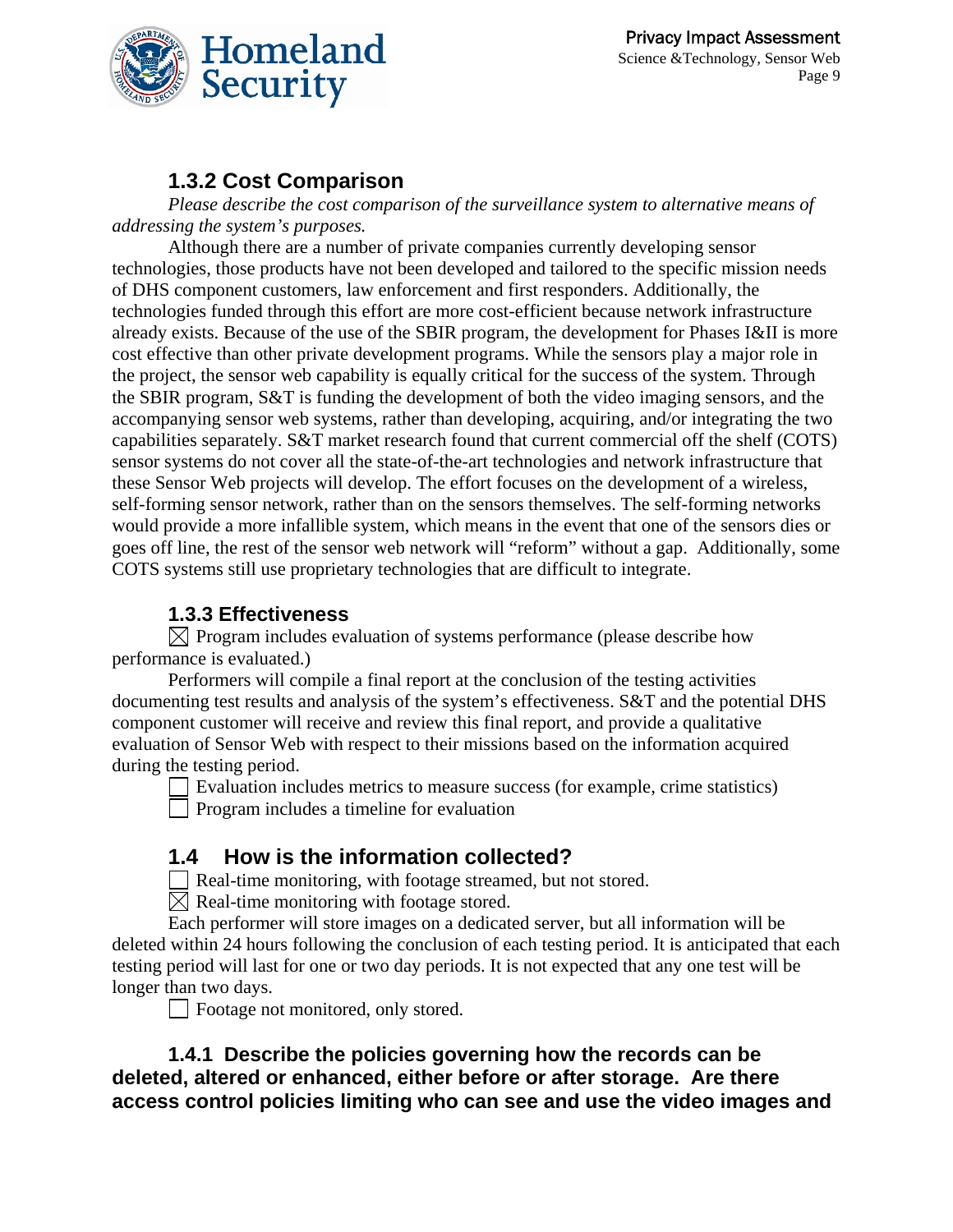

#### **for what purposes? Are there auditing mechanisms to monitor who accesses the records, and to track their uses, and if so, are these mechanisms a permanent and unalterable part of the entire system? What training was conducted for officials monitoring or accessing the technology?**

Performers will delete any images captured during Sensor Web testing within 24 hours of the conclusion of the test. All images collected from the sensors will be sent to the dedicated network server which will be purged following each test for the length of the project. Only the performer's IT manager working directly on the project will have access to any information collected and sent to the server.

### **1.5 What specific legal authorities, arrangements, and/or agreements defined the surveillance system?**

 $\boxtimes$  Legislative authorization at the city or state level

The Homeland Security Act of 2002 [Public Law 1007-296, §302(4)] authorizes the Science and Technology Directorate to conduct "basic and applied research, development, demonstration, testing, and evaluation activities that are relevant to any or all elements of the Department, through both intramural and extramural programs." In exercising its responsibility under the Homeland Security Act, S&T is authorized to collect information, as appropriate, to support R&D related to improving the security of the homeland.

- Executive or law enforcement decision
- Decision-making process included public comment or review

Entity making the decision relied on:

- case studies
- research
- hearings

recommendations from surveillance vendors

information from other localities

other (please specify)

*Funding:* 

DHS Grant

General revenues

Law enforcement budget

Other (please specify)

 $\overline{\boxtimes}$  Funding has limited duration (please specify)

Each of the two Phase II follow-on contracts will have an 18 to 24 month period of performance. Phase I, which did not require the use of PII, was already funded and has concluded.

Funding renewal is contingent on program evaluation

Appendix is attached, including:

 $\Box$  Authorizing legislation

Grant documents

 $\Box$  Transcript of public hearing or legislative session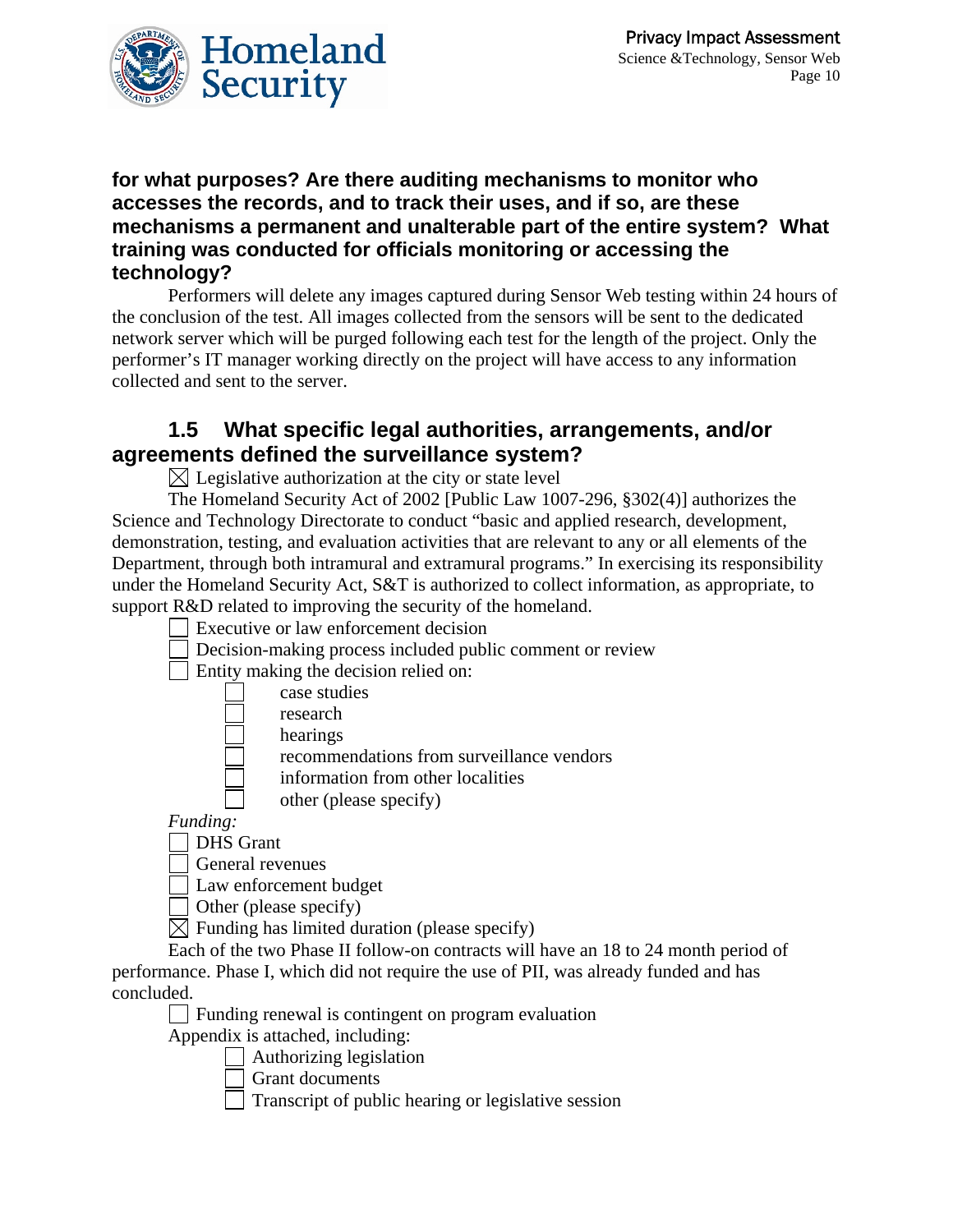

 Press release Program manuals outlining the system's rules and regulations Other (please specify)

#### **1.5.1 The section should also include a list of the limitations or regulations controlling the use of the video surveillance system. This may include existing law enforcement standards, such as subpoenas and warrants, or surveillance-specific rules. For example, is a warrant required for tracking or identifying an individual?**

DHS will require participants in this research project to take all possible measures to minimize capturing images of individuals not involved in the project. This will include posting signs to notify passersby that sensor tests are ongoing to minimize entrance into testing areas. Efforts will first be made to conduct testing in areas that are less likely to have passersby. If the testing is conducted in public venues, there will be signs notifying the public that testing is occurring and to avoid the area. Additionally, performers will delete any images collected by the sensor network during testing within 24 hours of the conclusion of each testing period.

### **1.6 Privacy Impact Analysis**

*Given the amount and type of data collected, and the system's structure, purpose and use discuss what privacy risks were identified and how they were mitigated. If during the system design or technology selection process, decisions were made to limit the scope of surveillance or increase accountability, include a discussion of this decision.* 

*Relevant privacy risks include:* 

• *Privacy rights. For example, the public cameras can capture individuals entering places or engaging in activities where they do not expect to be identified or tracked. Such situations may include entering a doctor's office, Alcoholics Anonymous, or social, political or religious meeting.* 

• *Freedom of speech and association. Cameras may give the government records of what individuals say, do, and read in the public arena, for example documenting the individuals at a particular rally or the associations between individuals. This may chill constitutionallyprotected expression and association.* 

• *Government accountability and procedural safeguards. While the expectation is that law enforcement and other authorized personnel will use the technology legitimately, the program design should anticipate and safeguard against unauthorized uses, creating a system of accountability for all uses.* 

• *Equal protection and discrimination. Government surveillance, because it makes some policing activities invisible to the public, poses heightened risks of misuse, for example, profiling by race, citizenship status, gender, age, socioeconomic level, sexual orientation or otherwise. Decisions about camera placement, and dynamic decisions about camera operation, should be the product of rationale, non-discriminatory processes and inputs. System decisions should be scrutinized with fairness and non-discrimination concerns in mind.*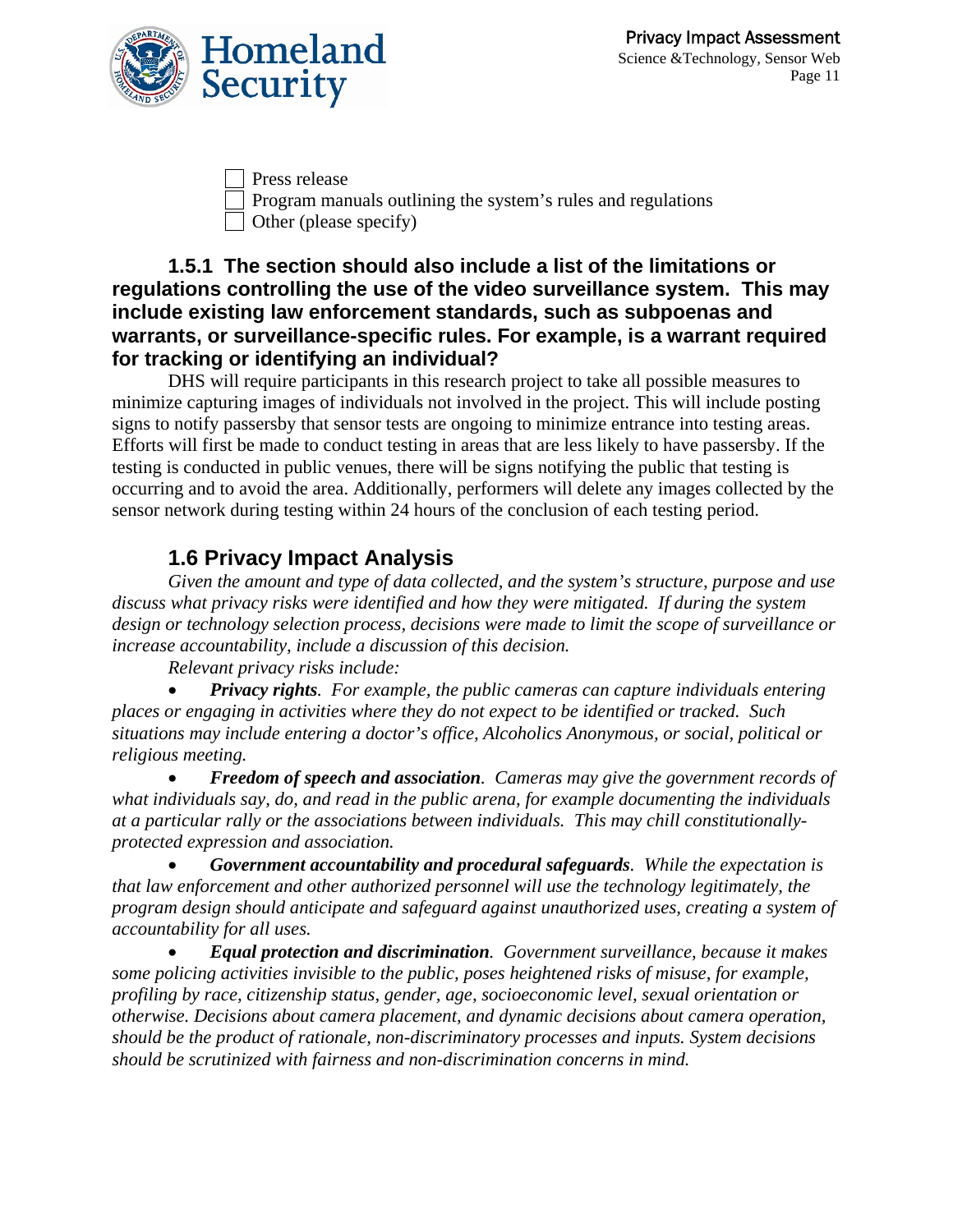

The privacy risk associated with the Sensor Web research project is that performer could inadvertently capture images of passersby without the knowledge or consent of those individuals, or deliberately capture images of the public during the tests. To mitigate this risk, performers will make every effort to avoid capturing images of passersby and confine the captured images to volunteers from their internal testing and evaluation team. Performers will also post signs to notify passersby that sensor tests are ongoing to minimize entrance into testing areas. All efforts will first be made to conduct testing in areas that are less likely to have passersby. If the testing is conducted in public venues, there will be signs notifying the public that testing is occurring and giving the public the prerogative to avoid the area if they do not wish to be recorded. The sign will read: "Homeland Security surveillance technology testing in progress. Please avoid this area. Images may be captured upon entering this area."

An additional privacy risk is unauthorized access to the information collected during the tests. To mitigate this risk, performers will employ encryption technologies to protect the network which images are transmitted. Performers will limit access to the network using password protections in which only performers working on the project will access to the network.

### **Section 2.0 – Uses of the System and Information 2.1 Describe uses of the information derived from the video cameras.**

*Please describe the routine use of the footage. If possible, describe a situation (hypothetical or fact-based, with sensitive information excluded) in which the surveillance cameras or technology was accessed for a specific purpose*.

During the S&T-funded testing period, the images captured by the Sensor Web will only be used to test the strength and operational capabilities of the two Sensor Web systems.

### **2.2 Privacy Impact Analysis**

*Describe any types of controls that are in place to ensure that information is handled in accordance with the above described uses. For example, is appropriate use of video covered in training for all users of the system? Are audit logs regularly reviewed? What disciplinary programs are in place if an individual is found to be inappropriately using the video technology or records?* 

 All personnel involved in the project will be instructed to minimize the image capture of individuals who are not associated with testing. The information will be stored on the performer's dedicated server for 24 hours for post-testing period evaluation, after which time they will be destroyed. Additionally, the Sensor Web system will only push relevant information (images of target items) to the users. The user will not receive all captured information, just that which has been identified by the server technology as an anomaly. For this project, an anomaly is clearly defined (e.g., a bag left sitting for a long period of time or a person walking against the flow of traffic) and will be determined by the performers. In theory, if a person enters the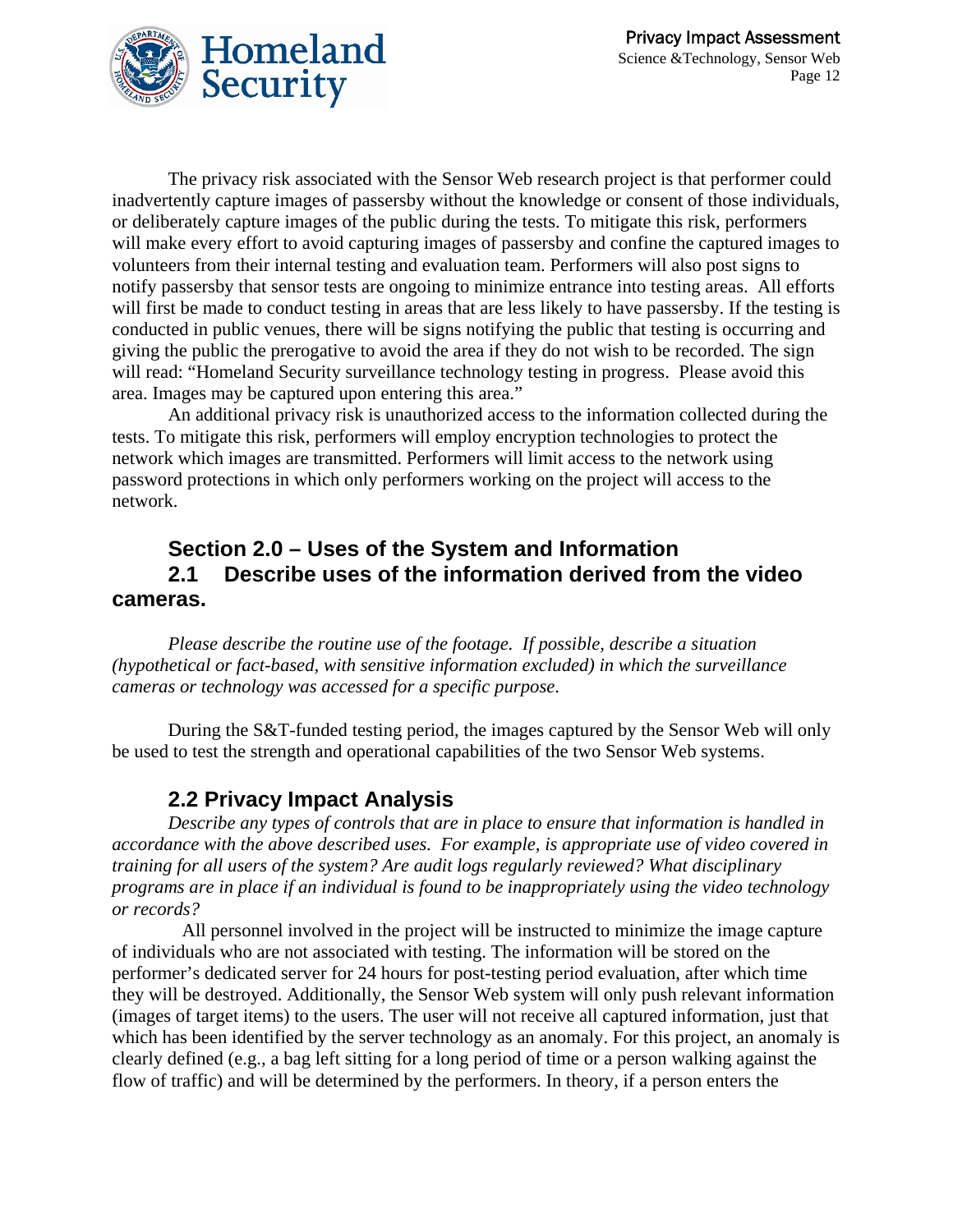

surveillance area during the testing period and was behaving strangely for an extended period of time, they might show up as an anomaly; however it does not seem likely.

# **Section 3.0 – Retention**

*The following questions are intended to outline how long information will be retained after the initial collection.* 

### **3.1 What is the retention period for the data in the system (i.e., how long is footage stored)?**

 $\boxtimes$  24-72 hours  $\sqrt{72}$  hours – 1 week  $\sqrt{1}$  week – 1 month  $\Box$  1 month – 3 months  $\sqrt{3}$  months – 6 months  $\sqrt{6}$  months – 1 year more than 1 year (please describe) | indefinitely

 Performers will retain the images captured during the testing for a maximum of 24 hours on the dedicated Sensor Web system belonging to each of the performers utilized during the test period. The performers require this short retention period to revisit the testing conditions if any immediate questions about the technology's abilities should arise during and after the test.

#### **3.1.1 Describe any exemptions for the retention period (i.e. Part of an investigation or review)**

There will not be any exemptions for the retention period.

### **3.2 Retention Procedure**

 $\Box$  Footage automatically deleted after the retention period expires

 $\boxtimes$  System operator required to initiate deletion- Each performer will delete all images collected within 24 hours following the conclusion of the testing period. The performer will send the S&T program manager an email confirming that all collected images have been deleted. The program manager will have close contact with each performer during the whole project. The program manager will work with the performers to develop and approve the testing scenarios.

Under certain circumstances, officials may override detention period:

To delete the footage before the detention period

To retain the footage after the detention period

 $\Box$  Please describe the circumstances and official process for override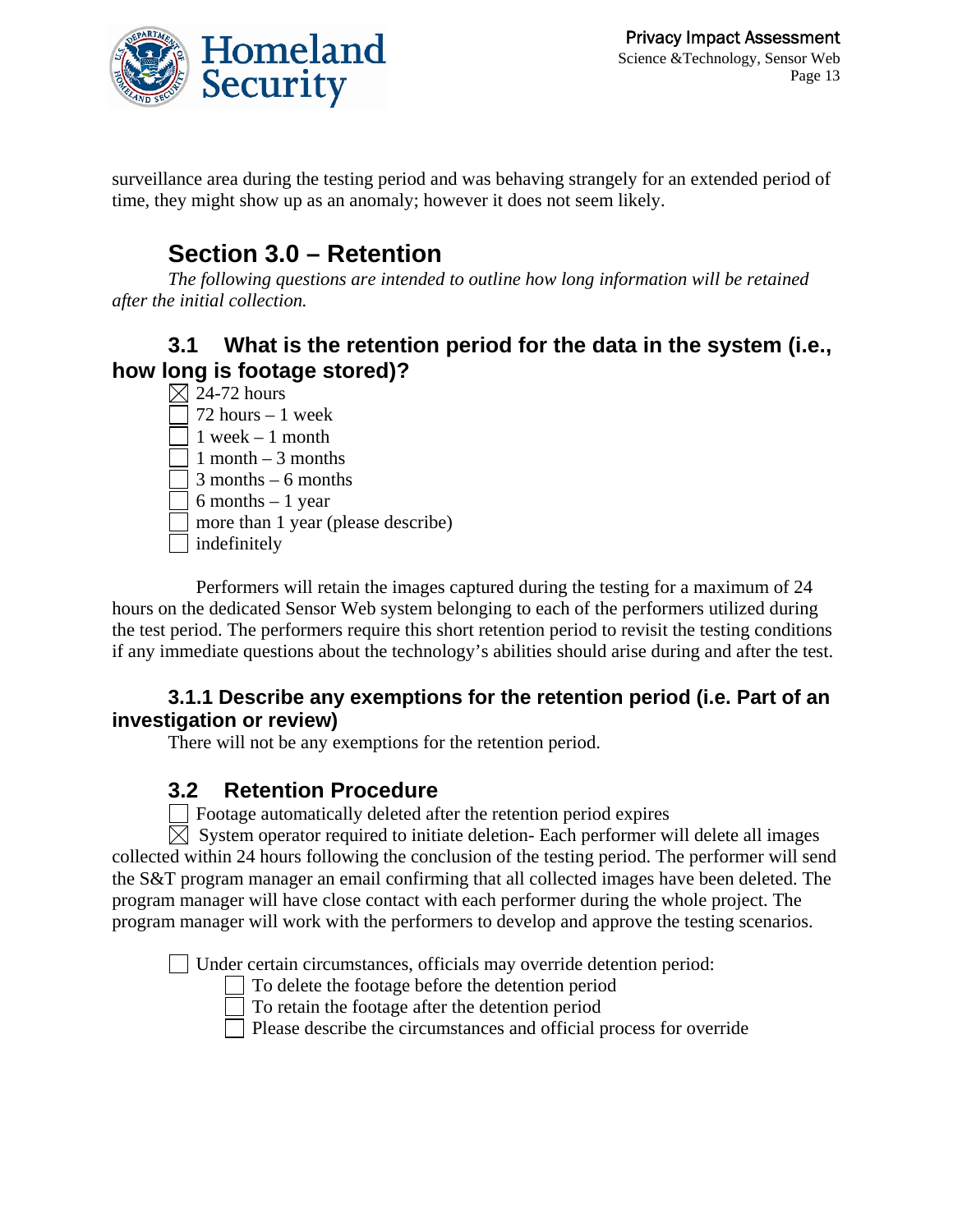

### **3.3 Privacy Impact Analysis:**

*Considering the purpose for retaining the information, explain why the information is maintained for the indicated period.* 

 The performers will retain any information collected from the sensors, including images, on the Sensor Web server for a maximum period of 24 hours, after which time the images will be destroyed. This time period allows the performers adequate time to address comments made during the course of the testing event.

# **Section 4.0 – Internal Sharing and Disclosure**

The following questions are intended to describe the scope of sharing *within* the surveillance operation, such as various units or divisions within the police department in charge of the surveillance system. *External sharing will be addressed in the next section.*

### **4.1 With what internal entities and classes of personnel will the information be shared?**

Internal Entities

Investigations unit

Auditing unit

Financial unit

Property-crimes unit

Street patrols

Command unit

Other (please specify)

 $\boxtimes$  None –S&T will not have access to or receive any images, therefore will not share any information with internal entities. Furthermore, only performers on the testing and evaluation teams will have access to the images; the performers will not share the information with any internal organizations.

Classes of Personnel

Command staff (please specify which positions)

Middle management (please specify)

Entry-level employees

 $\boxtimes$  Other (please specify): Only performers on the testing and evaluation team will have access to the images; the performers will not share the information with any internal organizations. Members of the performer teams will include IT managers, system engineers, and project managers.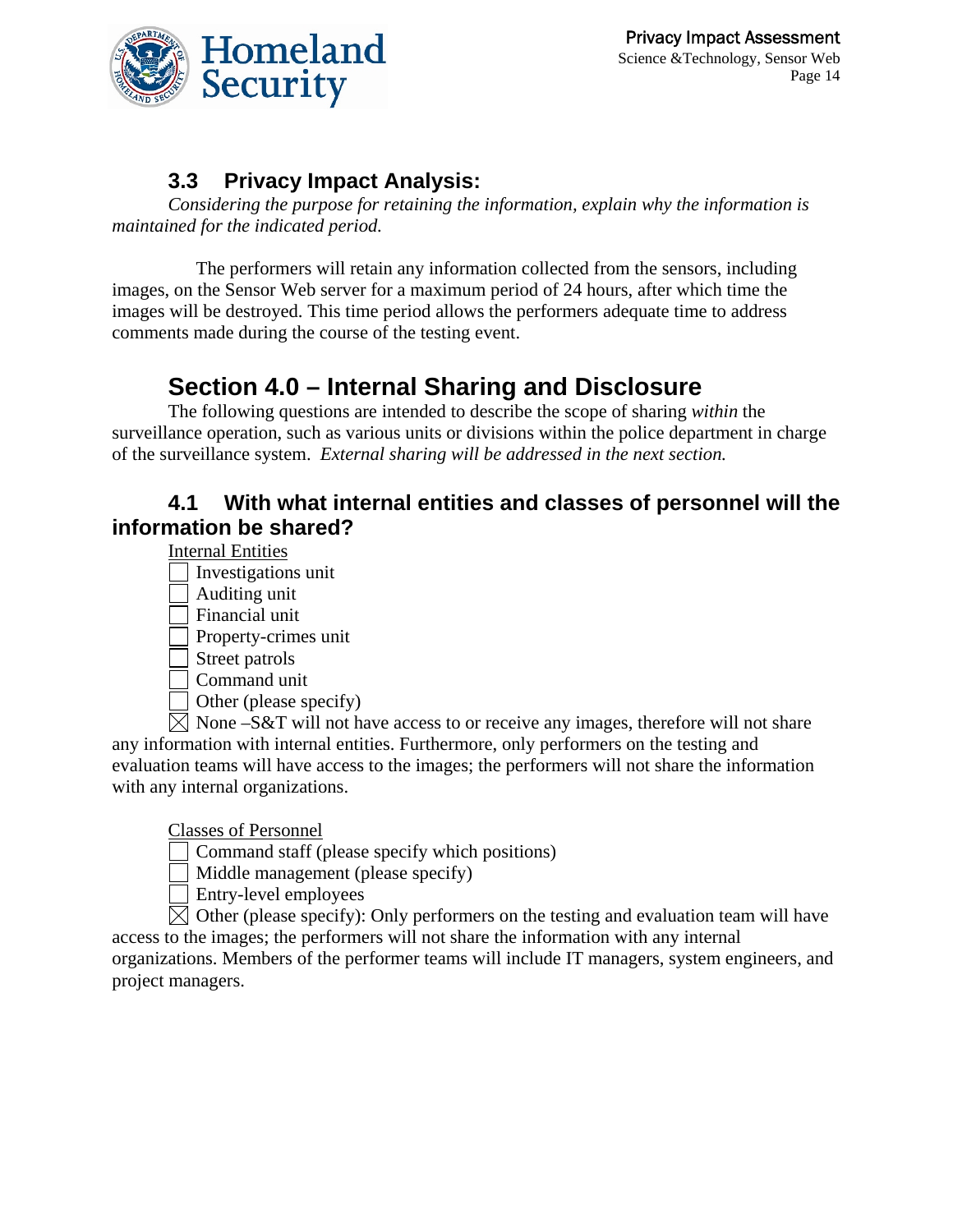

### **4.2 For the internal entities listed above, what is the extent of the access they receive (i.e. what records or technology is available to them, and for what purpose)?**

The performers will not share images captured with any internal DHS entities, including S&T. Only members internal to the performer research team will have access to the images captured during the tests. S&T will not have access to or receive any information collected during the testing period, therefore will not share any information with any internal entities.

### **4.2.1 Is there a written policy governing how access is granted?**

- Yes (please detail)
- $\boxtimes$  No S&T will not have access to or receive any information.

#### **4.2.2 Is the grant of access specifically authorized by:**

- 
- Regulation (please specify which regulation)

Statute (please specify which statute)

- Other (please describe)
- None

### **4.3 How is the information shared?**

#### **4.3.1 Can personnel with access obtain the information:**

- Off-site, from a remote server
	- Via copies of the video distributed to those who need it
	- Only by viewing the video on-site

 Other (please specify) S&T will not access or receive any information, therefore will not share any information.

### **4.4 Privacy Impact Analysis:**

*Considering the extent of internal information sharing, discuss what privacy risks were identified and how they were mitigated. For example, discuss any access controls, encryption, training, regulations, or disciplinary procedures that will ensure only legitimate uses of the system within the department.* 

S&T will not have access to or receive any images captured during the testing activities. Neither S&T nor the performers will share the information with any internal entities. The performers will delete all images collected within 24 hours following the conclusion of the testing period. The performer will send the S&T program manager an email confirming that all collected images have been deleted.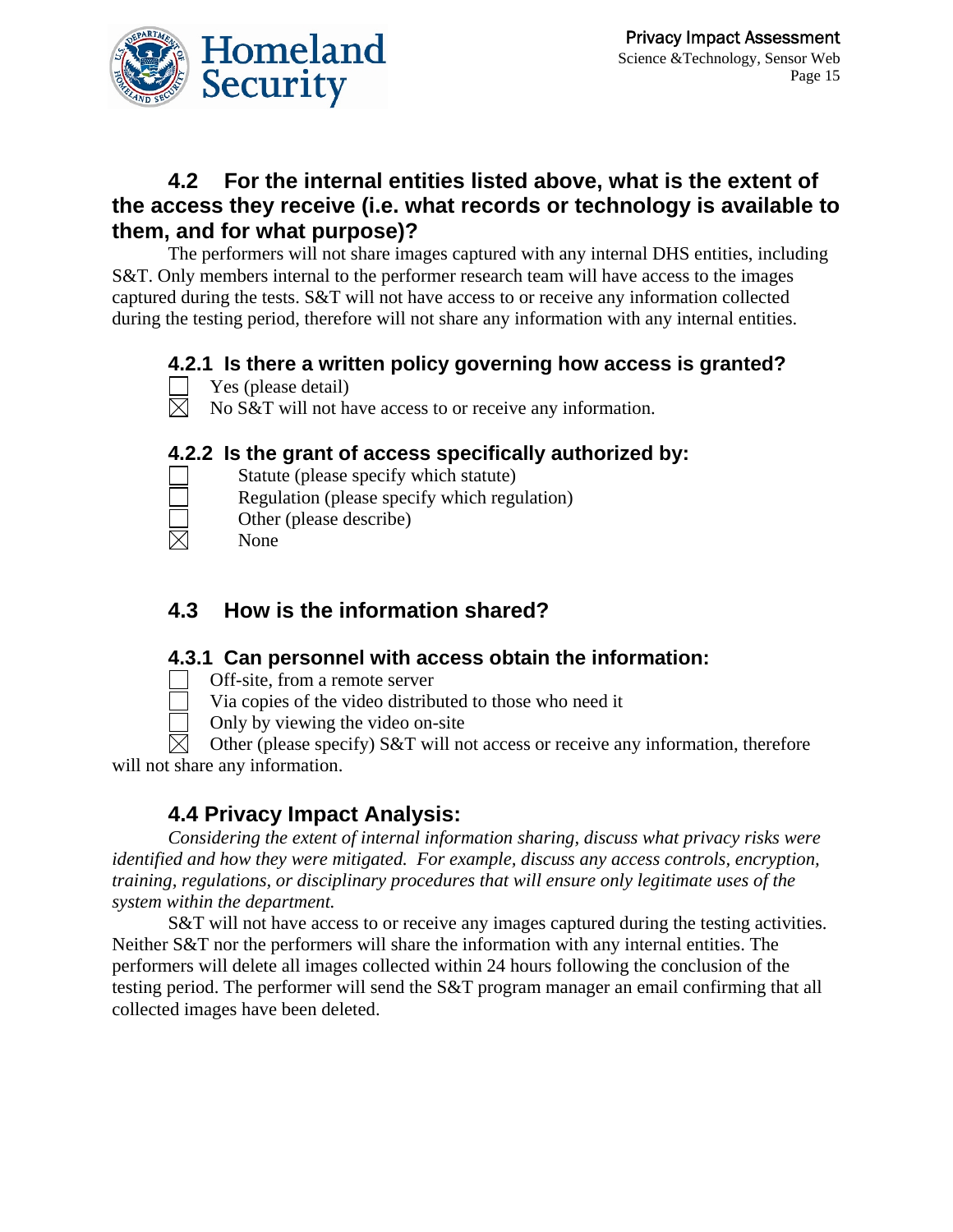

# **Section 5.0 – External Sharing and Disclosure**

*The following questions are intended to define the content, scope, and authority for information sharing external to your operation – including federal, state and local government, as well as private entities and individuals.* 

### **5.1 With which external entities is the information shared?**

*List the name(s) of the external entities with whom the footage or information about the footage is or will be shared. The term "external entities" refers to individuals or groups outside your organization.* 

- Local government agencies (please specify)
- State government agencies (please specify)
- Federal government agencies (please specify)
- Private entities:
	- Businesses in monitored areas
	- Insurance companies
	- News outlets
		- Other (please specify)
- Individuals:
	- Crime victims
- Criminal defendants
- Civil litigants
- General public via Public Records Act or Freedom of Information Act requests
- $\boxtimes$  Other (please specify)

Performers will oversee the testing activities and will have access to the images collected from the Sensor Web for the duration of the testing period.

### **5.2 What information is shared and for what purpose?**

#### **5.2.1 For each entity or individual listed above, please describe:**

- The purpose for disclosure
- The rules and regulations governing disclosure
- Conditions under which information will not be disclosed
- Citations to any specific authority authorizing sharing the surveillance footage

Purpose: The performer will have access to all collected images during the testing period because they have developed the technology that is being tested to determine if any changes or improvements are necessary to meet the needs of the DHS customer. The performer must have complete access in order to run the test and gauge the performance against the user requirements. The performers will not share images with any individuals or agencies outside the performer testing and evaluation teams.

Rules & Regulations: The performer may only retain the images for 24 hours and must delete them at the end of the 24-hour retention period.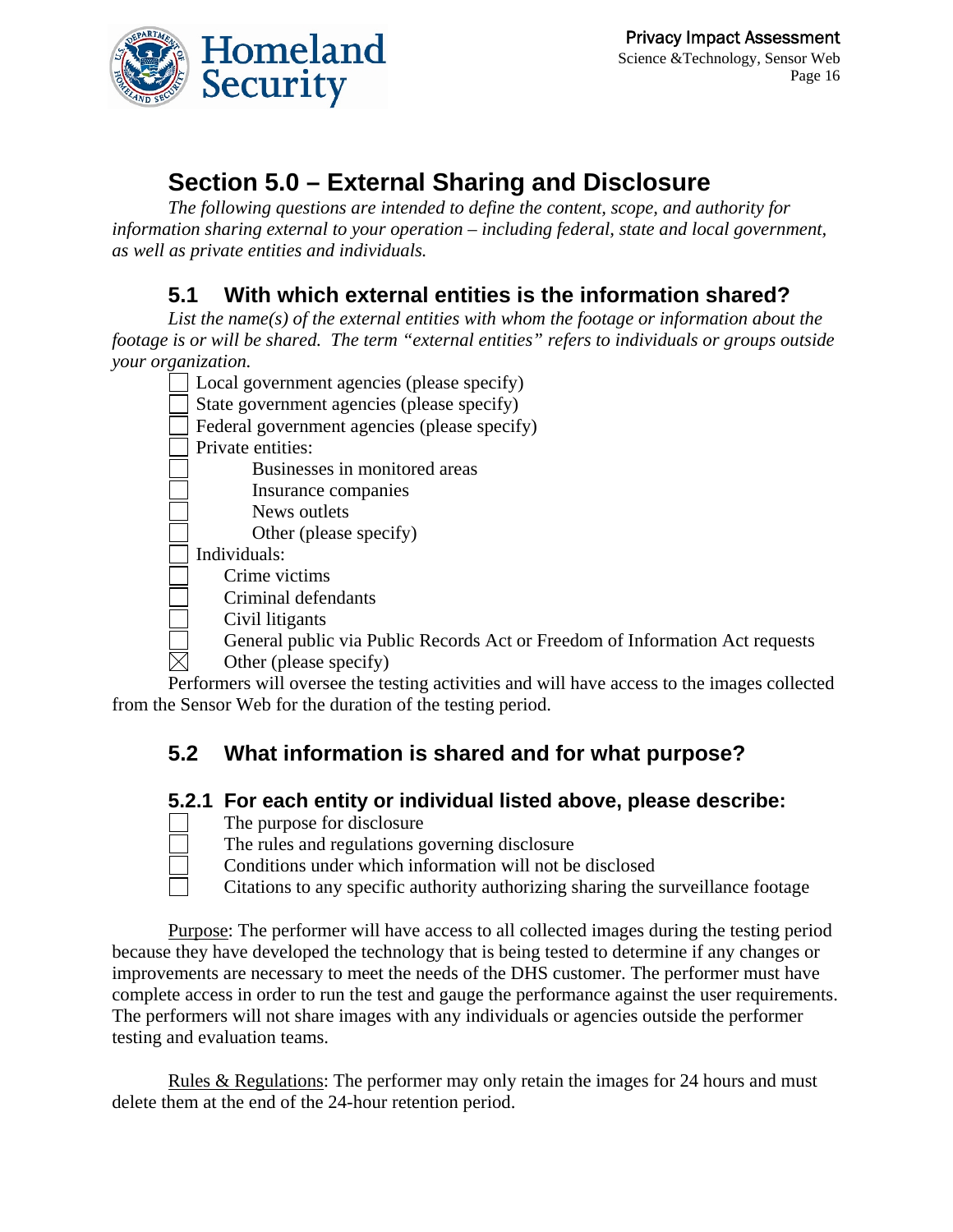

Disclosure: No images will be shared with any parties aside from the performers under contract for this work.

Authority: S&T is sharing the information pursuant to Subchapter 3 §182 of the Homeland Security Act, which assigns the Undersecretary for Science and Technology the responsibility for conducting basic and applied research, development, demonstration, testing, and evaluation activities.

### **5.3 How is the information transmitted or disclosed to external entities?**

Discrete portions of video footage shared on a case-by-case basis Certain external entities have direct access to surveillance footage Real-time feeds of footage between agencies or departments  $\boxtimes$  Footage transmitted wirelessly or downloaded from a server Footage transmitted via hard copy Footage may only be accessed on-site

The video imaging sensors will collect information, including images, during the testing period. These images will be transmitted wirelessly to the dedicated server. Performers will perform all wireless transmissions over encrypted networks to ensure the security of the images. The performer representatives involved in the testing will have access to images on the server and those that are transmitted as warnings to the user console. No images will be stored on the user console during testing and all images will be deleted from the server within 24 hours of the testing period. The images will not be shared with any individuals or agencies outside the performer testing and evaluation teams. The images will not be shared with any individuals or agencies outside the performer testing and evaluation teams.

### **5.4 Is a Memorandum of Understanding (MOU), contract, or agreement in place with any external organization(s) with whom information is shared, and does the MOU reflect the scope of the information currently shared?**

 $\boxtimes$  Yes No

The images will not be shared with any individuals or agencies outside the performer testing and evaluation teams.

### **5.5 How is the shared information secured by the recipient?**

*For each interface with a system outside your operation:* 

 $\Box$  There is a written policy defining how security is to be maintained during the information sharing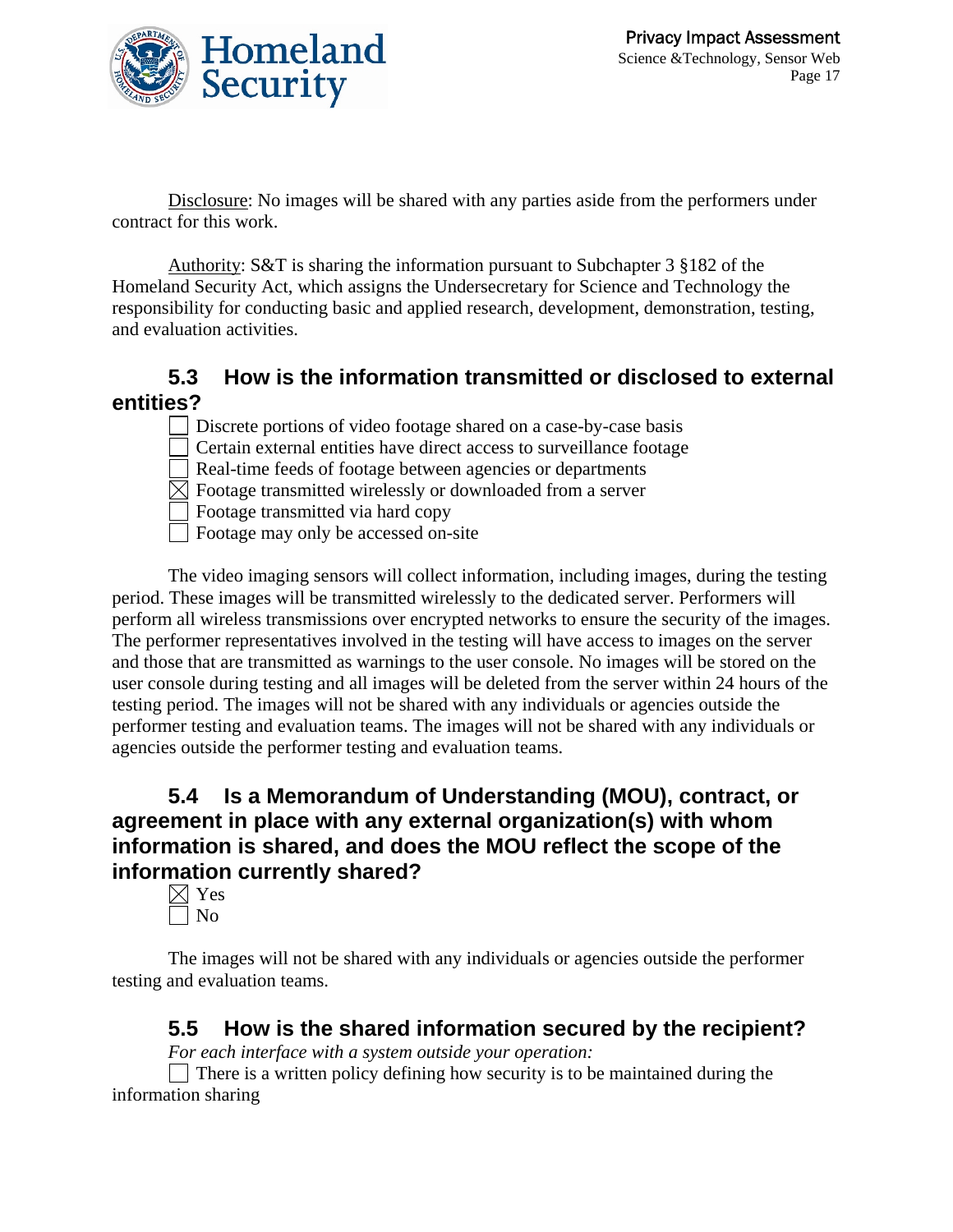

 $\boxtimes$  One person is in charge of ensuring the system remains secure during the information sharing (please specify)

 $\Box$  The external entity has the right to further disclose the information to other entities

 $\boxtimes$  The external entity does not have the right to further disclose the information to other entities

 $\vert$  Technological protections such as blocking, face-blurring or access tracking remain intact one information is shared

Technological protections do not remain intact once information is shared

The performer's internal IT director will be solely responsible for ensuring that all information collected during the testing period is removed from the server within 24 hours. The images will not be shared with any individuals or agencies outside the performers testing and evaluation teams.

### **5.6 Privacy Impact Analysis:**

*Given the external sharing, what privacy risks were identified? Describe how they were mitigated. For example, if a sharing agreement is in place, what safeguards (including training, access control or assurance of technological privacy protection) have been implemented to ensure information is used appropriately by agents outside your department/agency?* 

The privacy risk is that unauthorized personnel could gain access to the images. To mitigate that risk, performers will not share images with any individuals outside the performer's testing and evaluation team. Performers will also employ encryption technology to protect images stored on the network. All networks will be password protected to limit access to only authorized users.

# **Section 6. 0 – Technical Access and Security**

### **6.1 Who will be able to delete, alter or enhance records either before or after storage?**

Command staff

Shift commanders

Patrol officers

 Persons outside the organization who will have routine or ongoing access to the system (please specify)

 $\boxtimes$  Other (please specify)

Images will not be altered or enhanced during the testing period – the project will test the sensor network structure and the effectiveness of the user interface. The performer's IT director will be the sole person responsible for deleting all information collected from the servers during the testing period. This will occur within 24 hours following the conclusion of the each testing period.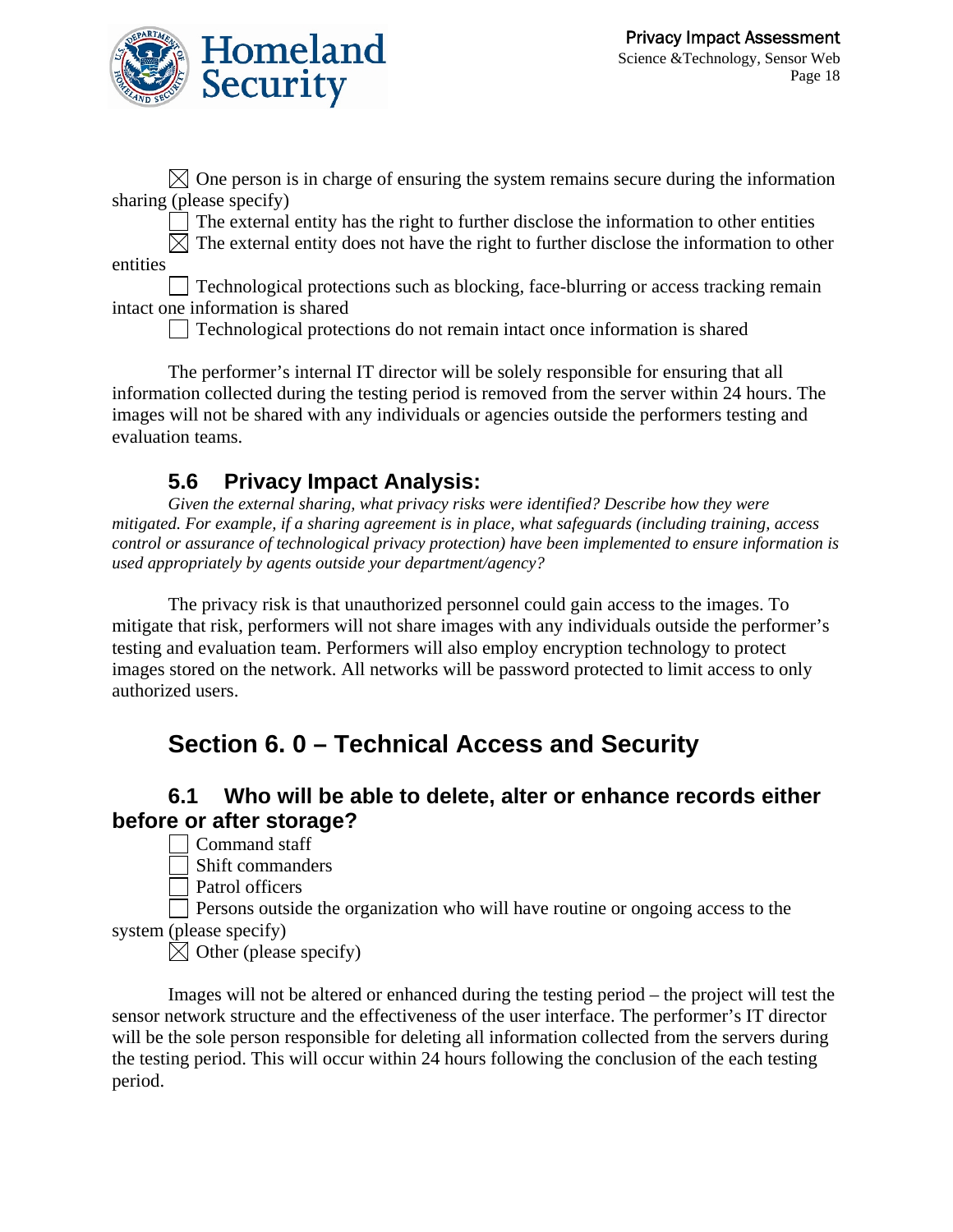

#### **6.1.1 Are different levels of access granted according to the position of the person who receives access? If so, please describe.**

All authorized users have access to real-time footage

 $\boxtimes$  Only certain authorized users have access to real-time footage (please specify which users)

The performer team will have access to real-time footage during the testing period. Following the conclusion of the testing, only the IT manager will have access to the information residing on the server. The IT manager will be responsible for deleting all information collected during the testing from the server at the end of the 24 hour period. The S&T project manager and the potential DHS component customer representative may be present for some part of the testing – solely as observers with no direct access to images.

All authorized users have access to stored data<br>  $\boxtimes$  Only certain users have access to stored data (p

Only certain users have access to stored data (please specify which users)

The performer's internal IT director will be the only participant to have access to the images collected from the sensors and sent to the dedicated server following the testing period. The IT director will be responsible for deleting all information from the server within 24 hours following the conclusion of the testing period.



All authorized users can control the camera functions (pan, tilt, zoom)

Only certain authorized users can control the camera functions

All authorized users can delete or modify footage

Only certain authorized users can delete or modify footage (please specify which

#### users)

No images will be modified. The performer's IT director will be responsible for deleting all images collected during the testing period within 24 hours.

#### **6.1.2 Are there written procedures for granting access to users for the first time?**



 $\Box$  Yes (please specify)<br>
No No

User access to the system will be limited to the performer's internal staff. All members of the performer team will be advised that all efforts should be made not to capture images of bystanders. There will be no additional users involved in the testing of the Sensor Web system.

### **6.1.3 When access is granted:**

 $\boxtimes$  There are ways to limit access to the relevant records or technology (please specify)

The user console will not retain any information, and the performer will delete all information collected from the network within 24 hours following the conclusion of the testing period.



There are no ways to limit access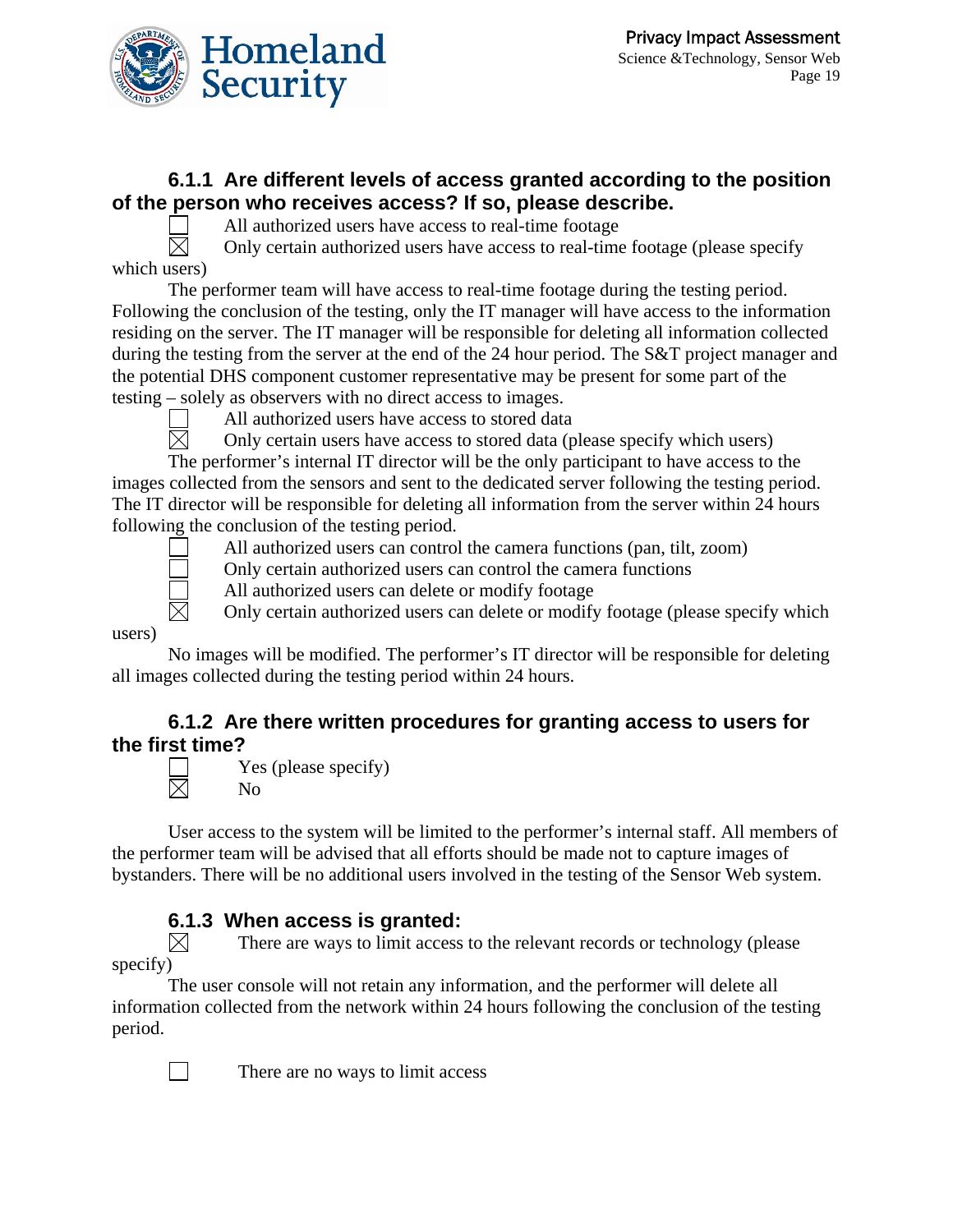

#### **6.1.4 Are there auditing mechanisms:**

 To monitor who accesses the records? To track their uses?

There is currently no method for auditing who accesses records or track uses because the performers will delete all images collected within 24 hours following the conclusion of the testing period. At the end of the 24 hour period, the performer will send the S&T program manager an email confirming that all collected images have been deleted.

#### **6.1.5 Training received by prospective users includes discussion of:**  Liability issues



- Privacy issues Technical aspects of the system
- Limits on system uses
- Disciplinary procedures
- Other (specify)
	- No training

The training lasts:

- None
	- 0-1 hours
	- 1-5 hours
	- 5-10 hours
	- 10-40 hours
	- 40-80 hours
	- More than 80 hours

The training consists of:

- A course
- A video
- Written materials
- Written materials, but no verbal instruction
- $\overline{\boxtimes}$  None<br>Other
	- Other (please specify)

 S&T will provide web-based privacy awareness training to all performers involved in the project. The training will provide guidance to performers on how to properly safeguard, store, and handle PII. Additionally, all performer testing and evaluation teams will be trained on how to properly use the system, and instructed to make every effort to only capture the images of volunteer participants.

## **6.2 The system is audited:**

When an employee with access leaves the organization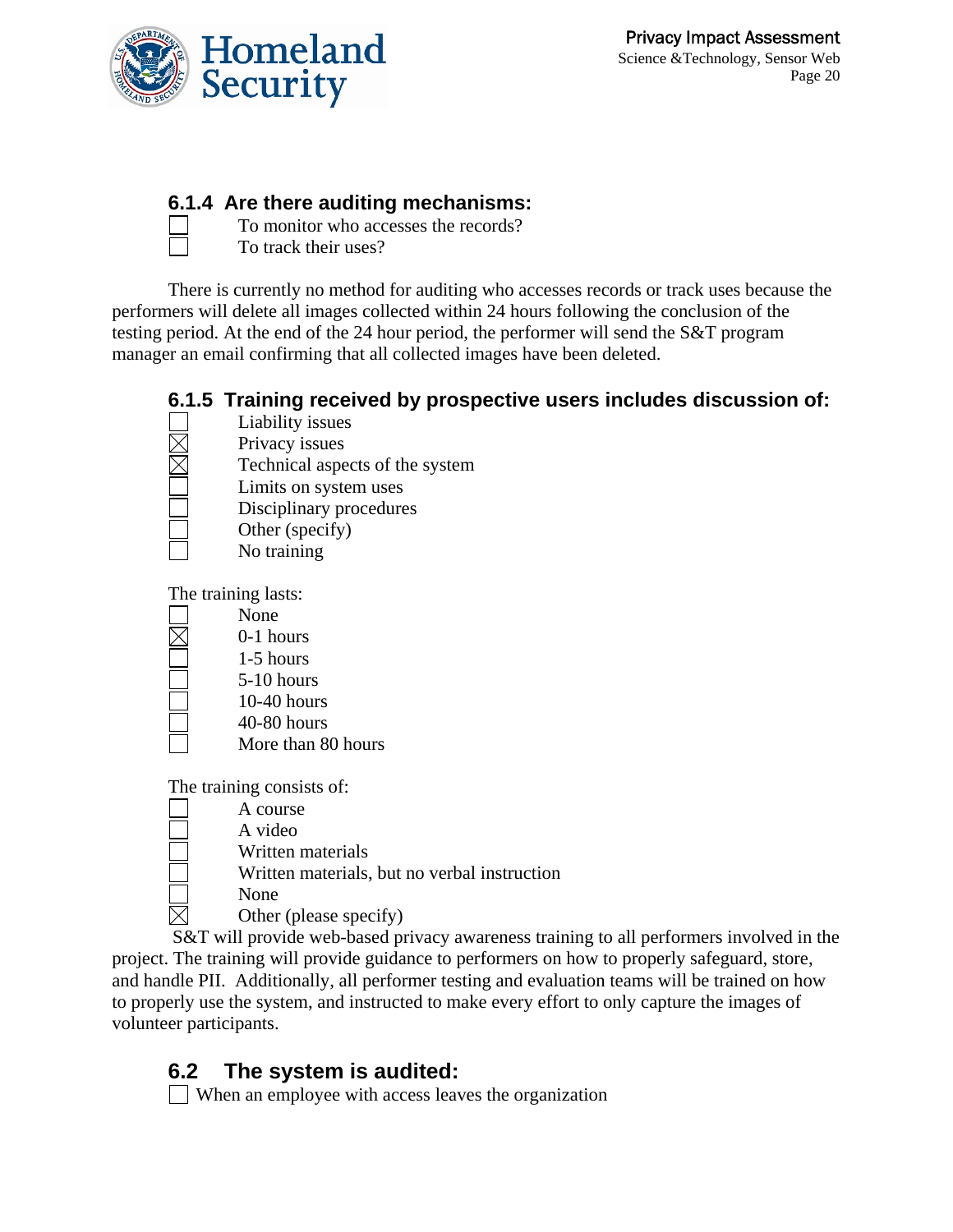

| If an employee is disciplined for improper use of the system |
|--------------------------------------------------------------|
| Once a week                                                  |
| Once a month                                                 |
| Once a year                                                  |
| $\times$ Never                                               |
| When called for                                              |

There is currently no system for auditing because performers will delete all collected images within 24 hours following the conclusion of each testing period. The performers will send the S&T program manager an email confirming that all collected images have been deleted.

#### **6.2.1 System auditing is:**



Performed by someone within the organization

Performed by someone outside the organization

 Overseen by an outside body (for example a city council or other elected body – please specify)

There is currently no system for auditing because performers will delete all collected images within 24 hours following the conclusion of each testing period. The performers will send S&T program managers an email confirming that all collected images have been deleted.

### **6.3 Privacy Impact Analysis:**

*Given the sensitivity and scope of information collected, what privacy risks related to security were identified and mitigated?* 

The privacy risk is that unauthorized individuals may gain access to the images. In order to mitigate this risk, performers will make every effort not to capture images of individuals who are not associated with the testing activities. Performers will also employ encryption technologies to protect the wireless transmission of images and password protect the network so only authorized performers will have access to the images.

Another privacy risk is noncompliance due to the fact that there are no auditing mechanisms in place. To mitigate this risk, S&T provides privacy awareness training to all contracted research performers to ensure that they are aware of their responsibilities in handling and protecting PII. Additionally, the performers will send S&T program managers email confirmations once all images collected are deleted.

# **Section 7.0 – Notice**

### **7.1 Is notice provided to potential subjects of video recording that they are within view of a surveillance camera?**

 $\boxtimes$  Signs posted in public areas recorded by video cameras  $\overline{\Box}$  Signs in multiple languages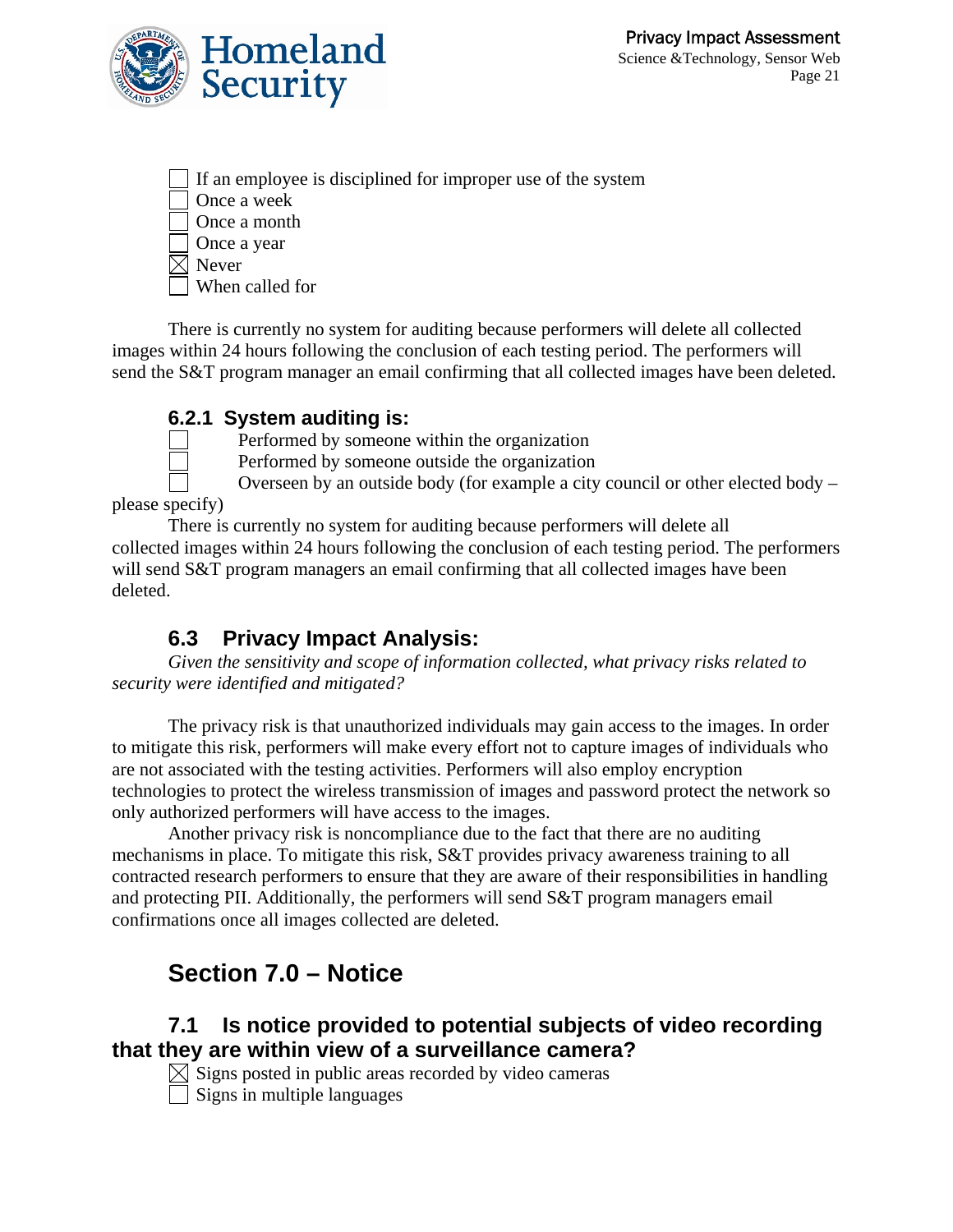

 Attached is a copy of the wording of such notice signs: "Homeland Security surveillance technology testing in progress. Please avoid this area. Images may be captured upon entering this area".

Notice is not provided Other (please describe)

### **Section 8.0 – Technology**

*The following questions are directed at analyzing the selection process for any technologies used by the video surveillance system, including cameras, lenses, and recording and storage equipment.* 

### **8.1 Were competing technologies evaluated to compare their ability to achieve system goals, including privacy protection?**

 $\boxtimes$  Yes No

Prior to Phase II testing, Phase I of this project will have evaluated a number of technologies through proposals. The two performers funded for the Phase II period were determined to have technologies comparable, or exceeding, the technologies also available on the market.